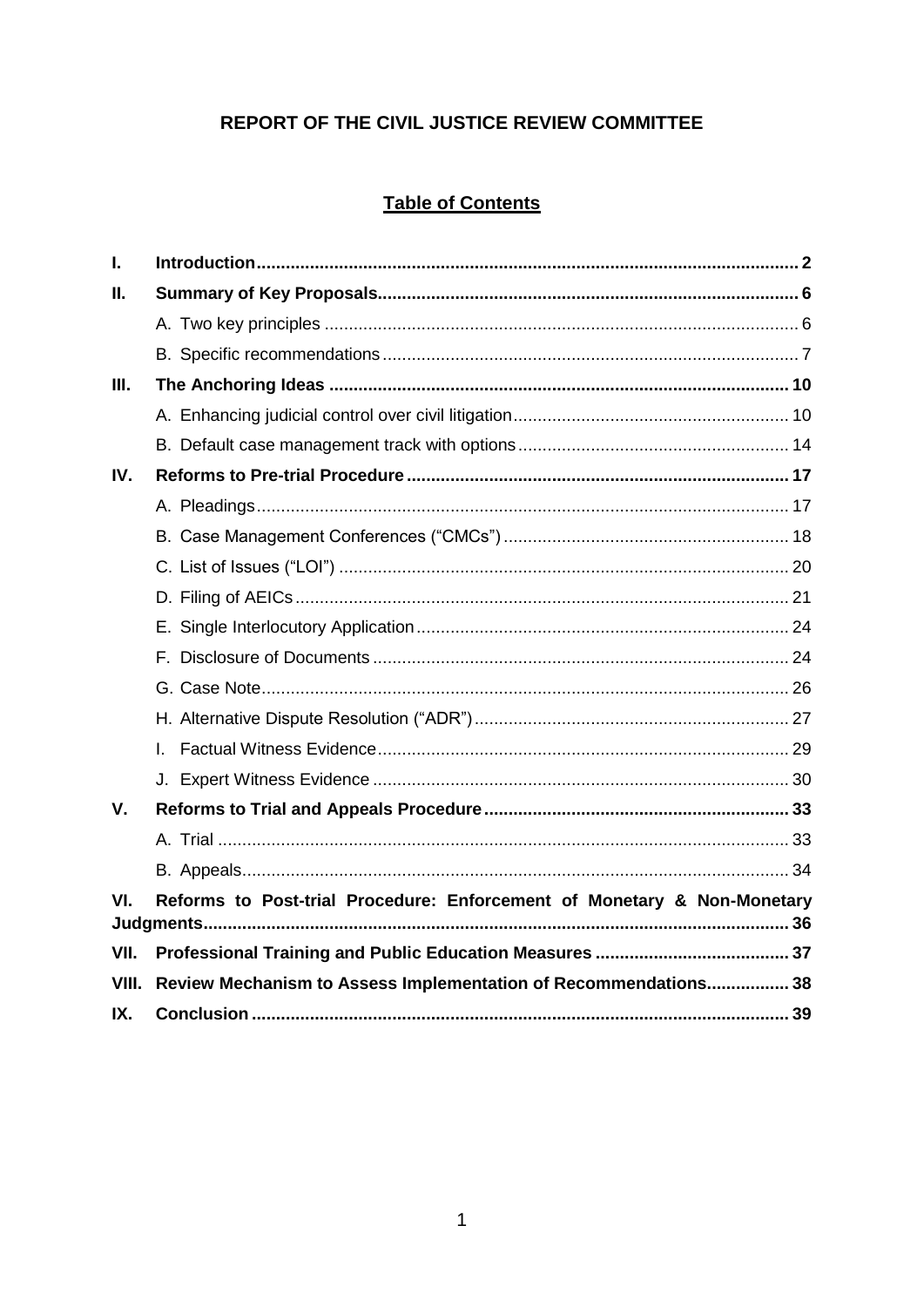## <span id="page-1-0"></span>**I. Introduction**

- 1. Singapore's civil justice system is highly regarded, both domestically and internationally.
	- (a) Domestically, a perception survey conducted by the Ministry of Law in December 2015 found that 92% of Singaporeans had trust and confidence in our legal system, and agreed that our legal system was fair and efficient.<sup>1</sup>
	- (b) Internationally, Singapore's civil justice system was ranked  $5<sup>th</sup>$  out of 113 countries in the 2017 World Justice Project Rule of Law Index. Singapore also enjoys an excellent reputation as a centre for dispute resolution.<sup>2</sup>
- 2. The regard for Singapore's civil justice system today is the result of sustained and concerted efforts by the Government, the Courts, the Attorney-General's Chambers, the legal profession and various other stakeholders in the legal industry.
- 3. The current civil justice system works very well for the large majority of users and stakeholders. However, there is a need to continue reviewing and improving the system for users who may face difficulty in navigating the system. Their difficulties may arise from:

<sup>1</sup> "What Singaporeans think of the Legal System", online: [https://www.mlaw.gov.sg/files/news/parliamentary-speeches/2016/04/Annex%20-%20Survey%20of%20legal%20system%](https://www.mlaw.gov.sg/files/news/parliamentary-speeches/2016/04/Annex%20-%20Survey%20of%20legal%20system%20infographics.pdf) [20i](https://www.mlaw.gov.sg/files/news/parliamentary-speeches/2016/04/Annex%20-%20Survey%20of%20legal%20system%20infographics.pdf)nfographics.pdf.

<sup>&</sup>lt;sup>2</sup> An independent study commissioned by the Singapore Academy of Law's International Promotion of Singapore Law<br>Committee <sup>indicated an awareness of choosing Singapore law as governing law for cross-border transactions.<br>R</sup> on Governing Law & Jurisdictional Choices in Cross-Border Transactions", online: http://www.sal.org.sg/Documents/SAL\_Singapore\_Law\_Survey.pdf. See also para 15 of the sterech at vich Godostice Sungativesh 72016.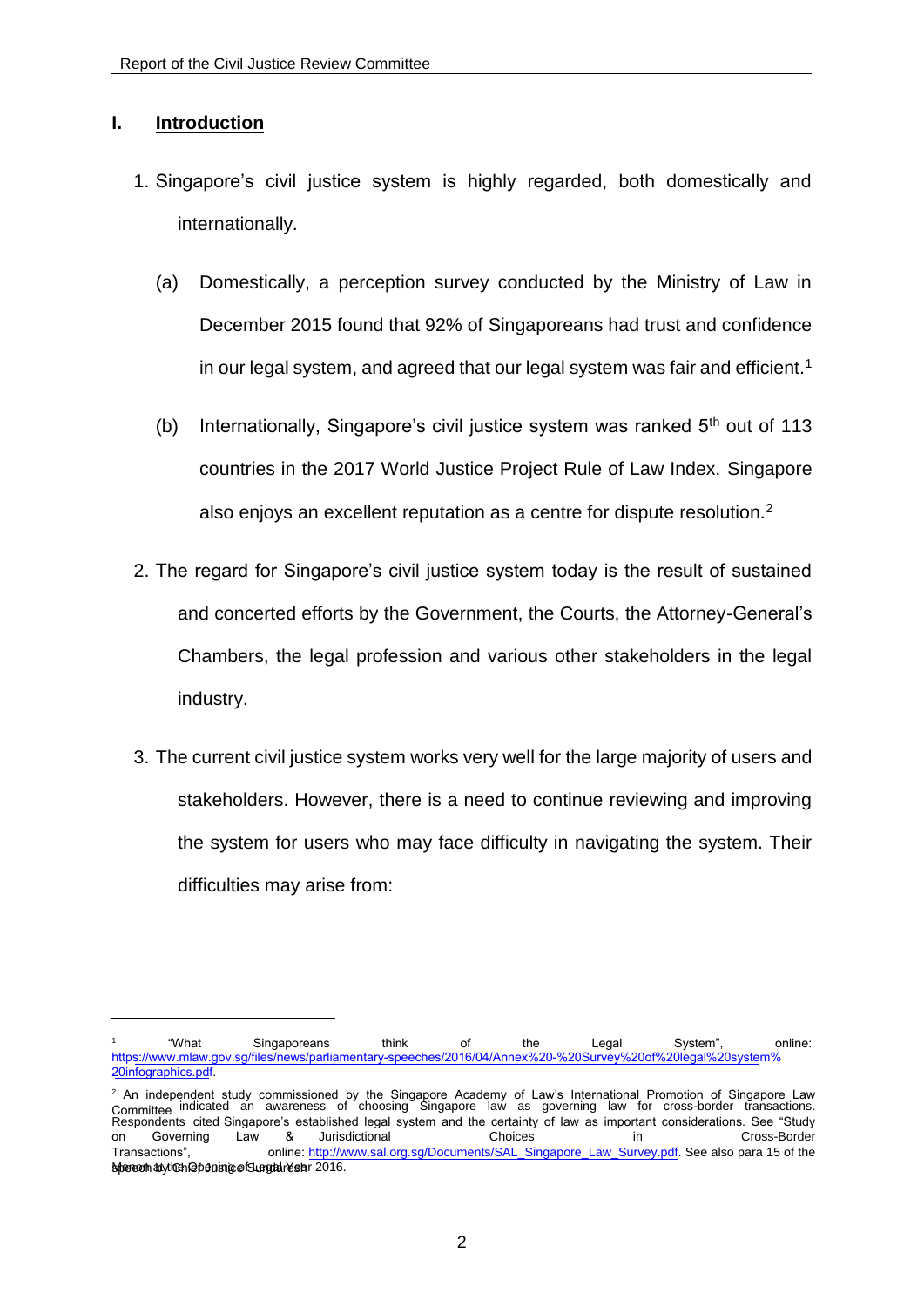- (a) The cost of civil litigation,<sup>3</sup> which has led to costs being disproportionate to the value of the claim;
- (b) The potential inequality of resources between litigants, which may lead to unfair outcomes;
- (c) The unnecessary protraction of proceedings, particularly by parties seeking tactical advantages; and
- (d) The challenges encountered by parties when enforcing civil judgments in their favour.
- 4. Against this backdrop, the Ministry of Law announced the establishment of the CJRC on 18 May 2016 to recommend reforms to Singapore's civil justice system.
- 5. The CJRC was chaired by Senior Minister of State for Law and Finance, Ms Indranee Rajah S.C., and comprised the following representatives from the judiciary, senior members of the Bar and the Government:<sup>4</sup>
	- (a) Mr Ang Cheng Hock, S.C., Partner, Allen & Gledhill LLP (until 13 May 2018), Judicial Commissioner (from 14 May 2018);
	- (b) The Honourable Justice Chua Lee Ming, Judge, Supreme Court of Singapore;

<sup>&</sup>lt;sup>3</sup> The perception survey referred to in para 1(a) above found that only 62% of Singaporeans agreed that our legal system is affordable. In the 2016 World Justice Project Rule of Law Index, Singapore scored 0.63 out of 1 for "accessibility and affordability" of civil justice. In comparison, the Netherlands, whose civil justice system was ranked 1<sup>st</sup> out of 113 countries, scored 0.78 out of 1.

<sup>4</sup> The members are named in alphabetical order based on their last names. The Secretariat to the CJRC comprises Ms Sarala Subramaniam (Director, Legal Policy Division, Ministry of Law)(from 1 March 2018), Ms Constance Tay (District Judge, State Courts), Mr Paul Quan (Assistant Registrar, Supreme Court), Mr Senthil Dayalan (Senior Assistant Director, Legal Policy Division, Ministry of Law), Ms Wong Shiau Yin (Senior Executive, Legal Policy Division, Ministry of Law), Ms Yap Cai Ping (Senior Assistant Director, Legal Policy Division, Ministry of Law).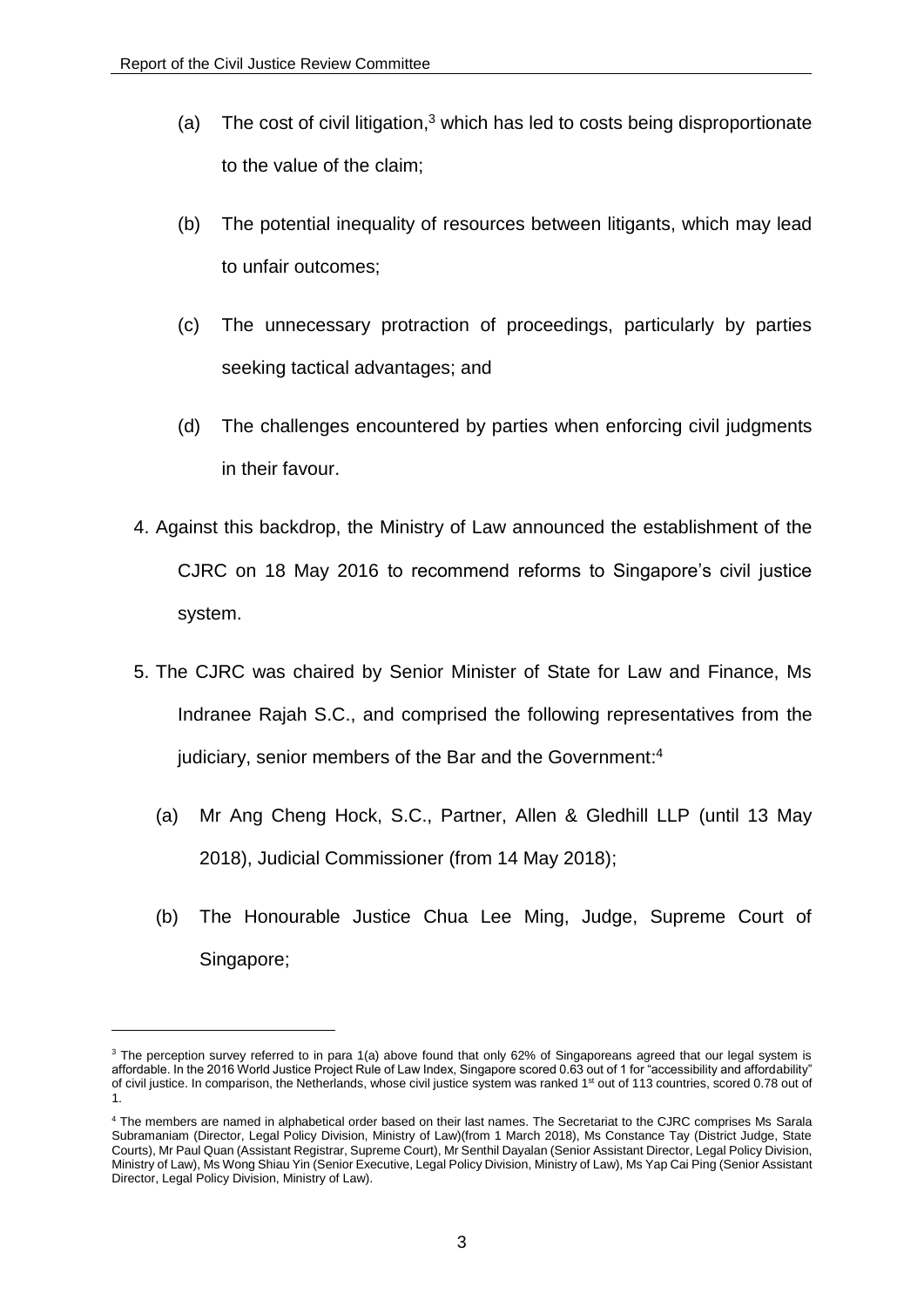- (c) Mr Hui Choon Kuen, Deputy Chief Counsel (Advisory), Civil Division, Attorney-General's Chambers;
- (d) Mr Philip Jeyaretnam, S.C., Global Vice-Chair & Regional Chief Executive Officer, Dentons Rodyk & Davidson LLP;
- (e) Mr Hri Kumar Nair, S.C., Director (Dispute Resolution), Drew & Napier LLC (until 28 February 2017), Deputy Attorney-General (from 1 March 2017);
- (f) Ms Thian Yee Sze, Director-General (Legal Group), Ministry of Law (until 14 February 2018);
- (g) Ms Tammy Low, Director (Legal Group), Ministry of Law (from 1 March 2018); and
- (h) Mr Alvin Yeo, S.C., Chairman and Senior Partner, WongPartnership LLP.
- 6. The CJRC was tasked to make recommendations in relation to:
	- (a) Enhancing the following areas:
		- (i) judicial control over litigation; and
		- (ii) pre-trial, trial, and post-trial procedures.
	- (b) Professional training requirements and public education measures to support the recommendations.
	- (c) A review mechanism to assess the implementation of the CJRC's recommendations two years post-implementation.
- 7. The CJRC adopted the following guiding objectives in the course of its work: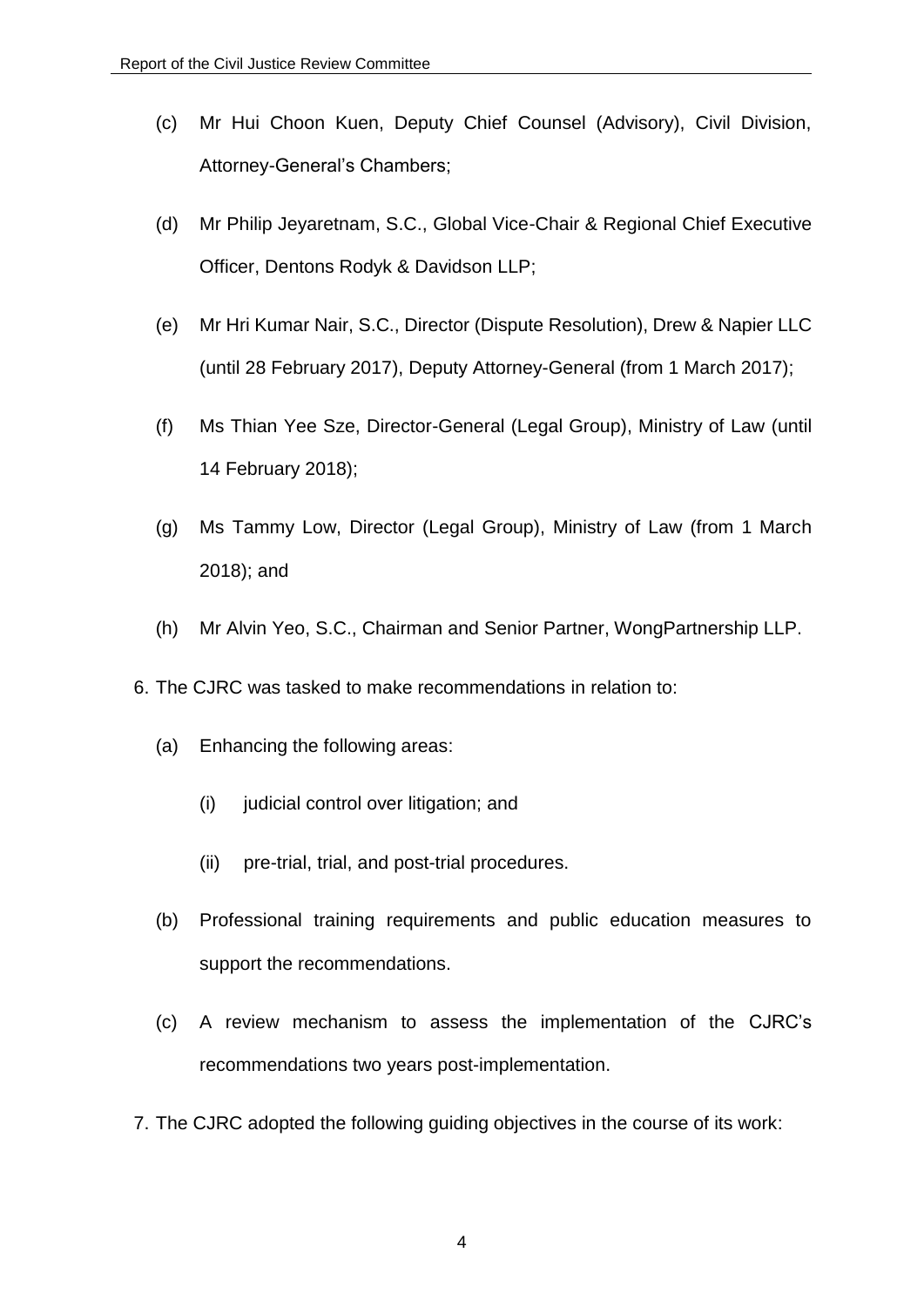- (a) Advancing access to justice for all persons, including litigants-in-person and SMEs; and
- (b) Ensuring fairness, affordability, timeliness, simplicity, and effectiveness for all litigants, these being the core values of the Singapore civil justice system.
- 8. In making the recommendations found in this Report, the CJRC drew on the experience of its members, a wide range of academic and practice-oriented material, as well as comparative studies on international best practices and reports of study visits<sup>5</sup> prepared by the Secretariat.
- 9. The CJRC also considered the recommendations of the Civil Justice Commission ("CJC") which was constituted by the Honourable Chief Justice Sundaresh Menon at the Opening of the Legal Year on 5 January 2015.
- 10. The overall objective of the CJC is to transform the litigation process by modernising it, enhancing efficiency and speed of adjudication and maintaining costs at reasonable levels.
- 11. The key areas which the CJC addressed are the simplification of rules, avoiding outdated language without discarding established legal concepts, eliminating time-consuming or cost-wasting procedural steps, ensuring fairness to all litigants, making good use of advancements in information technology and allowing greater judicial control of the entire litigation process.

<sup>&</sup>lt;sup>5</sup> Study trips were conducted to civil and common law jurisdictions including France, Germany, the Netherlands, and the United Kingdom.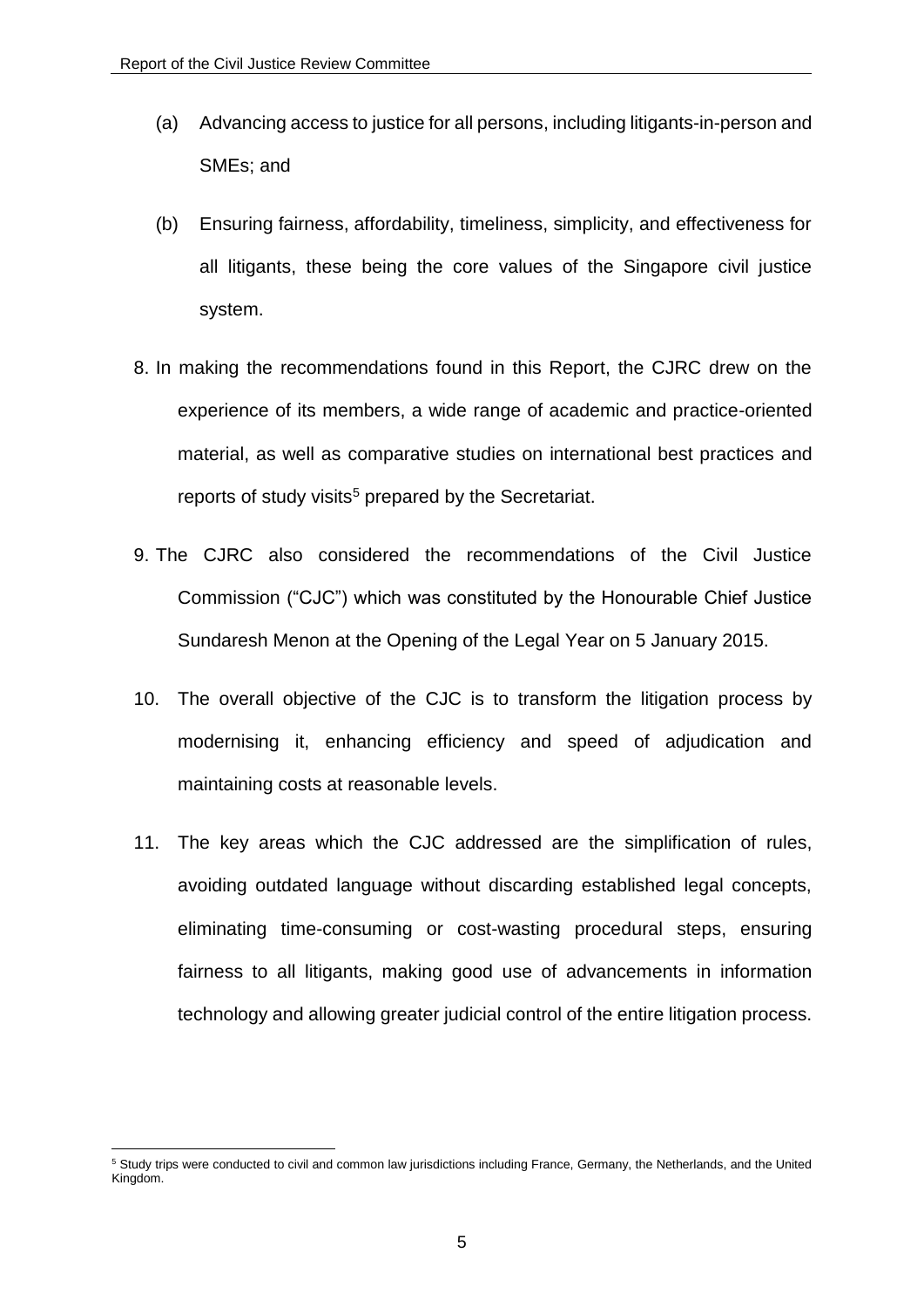## <span id="page-5-0"></span>**II. Summary of Key Proposals**

## <span id="page-5-1"></span>**A. Two key principles**

12. The CJRC recommends that the civil justice system in Singapore be reformed in accordance with the following two key principles.

## *Enhanced judicial control over civil litigation*

- 13. Judges should have enhanced control over the litigation process with a view to ensuring more effective and efficient disposal of cases. Judges should be "active" judges, involved from the outset and, as cases progress, working with parties to find the best way to resolve each case, and eliminating extraneous issues.
- 14. Court procedure should be simplified to ensure that applications filed in relation to each case are proportionate to claim value and the means of parties, without unduly compromising justice.

## *Default case management track with options*

- 15. Procedures for cases leading up to trial should be streamlined. Unnecessary interlocutory applications which take up the time and resources of parties and the courts should be avoided. The majority of cases should therefore follow a default track, this being a single streamlined procedure with options available for time- or cost-intensive procedures.
- 16. Recognising that cases may differ substantially in terms of the time and costs required for their fair and timely disposal, parties will be given the autonomy and flexibility to select options where those are available by mutual consent.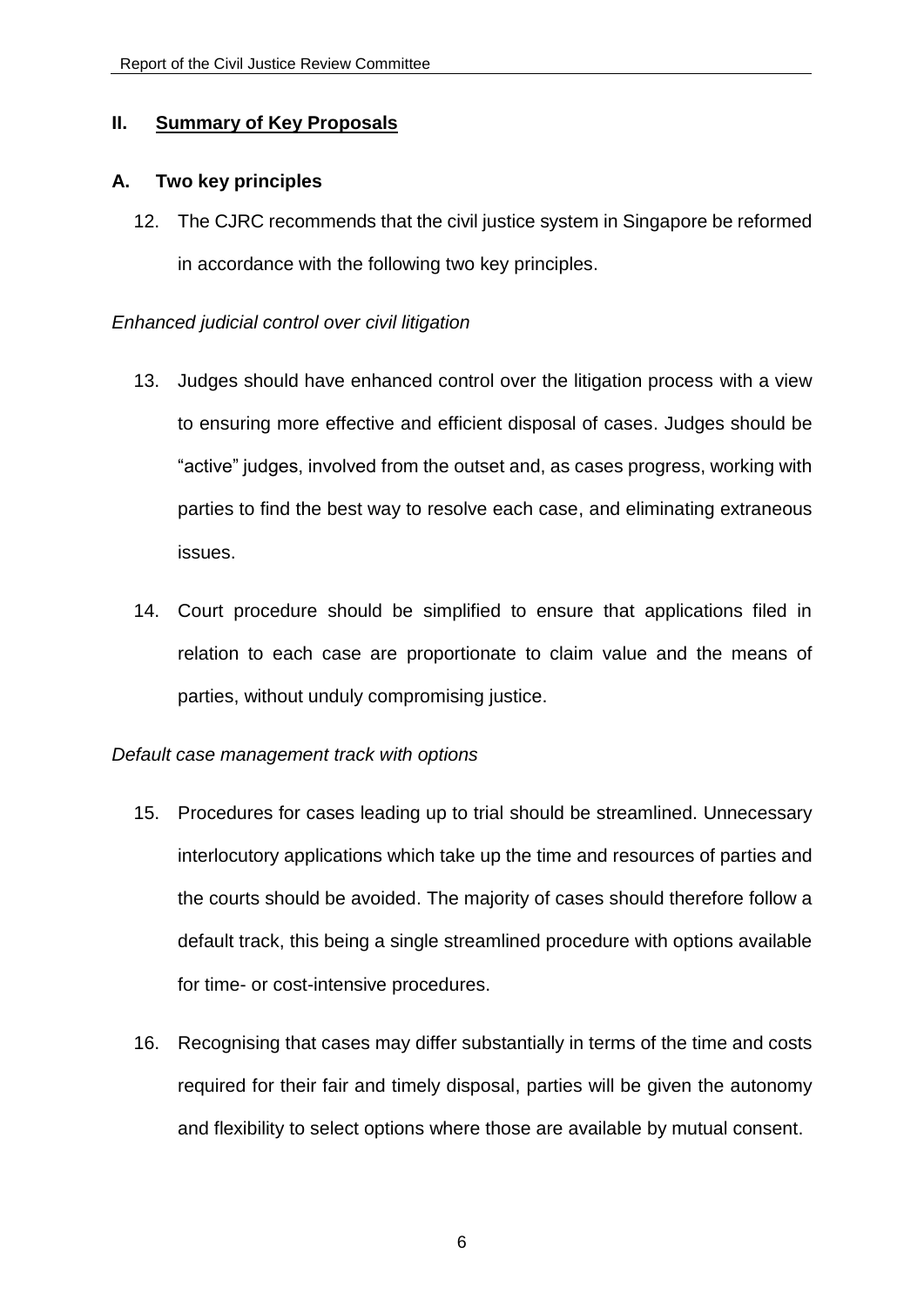### <span id="page-6-0"></span>**B. Specific recommendations**

17. The CJRC's specific recommendations are as follows:

### *Reforms to pre-trial procedure*

- 18. The CJRC's overarching policy goal is to facilitate the crystallisation of key issues in dispute at an early stage of proceedings which will in turn enable the case to progress more efficiently. For example, the proper identification of issues means a more focused scope of discovery and witness evidence, thus minimising wasted time and costs.
- 19. The CJRC also proposes:
	- (a) Forms of pleadings for common types of claims, to reduce the occurrence of inadequate or prolix pleadings.
	- (b) Enhanced involvement of the court at the pre-trial stage, through Case Management Conferences.
	- (c) The introduction of the List of Issues for the purposes of case management. This encourages parties and their counsel to actively identify and crystallise the issues early.
	- (d) That the court *may* order the filing and exchange of AEICs of all or some factual and expert witnesses before disclosure of documents. This will avoid the possibility that witnesses may adjust their evidence to match disclosed documents, and reduce the volume of disclosure.
	- (e) By default, an arbitration-style disclosure regime. This will reduce time and money spent on the discovery process as well as the potential for dispute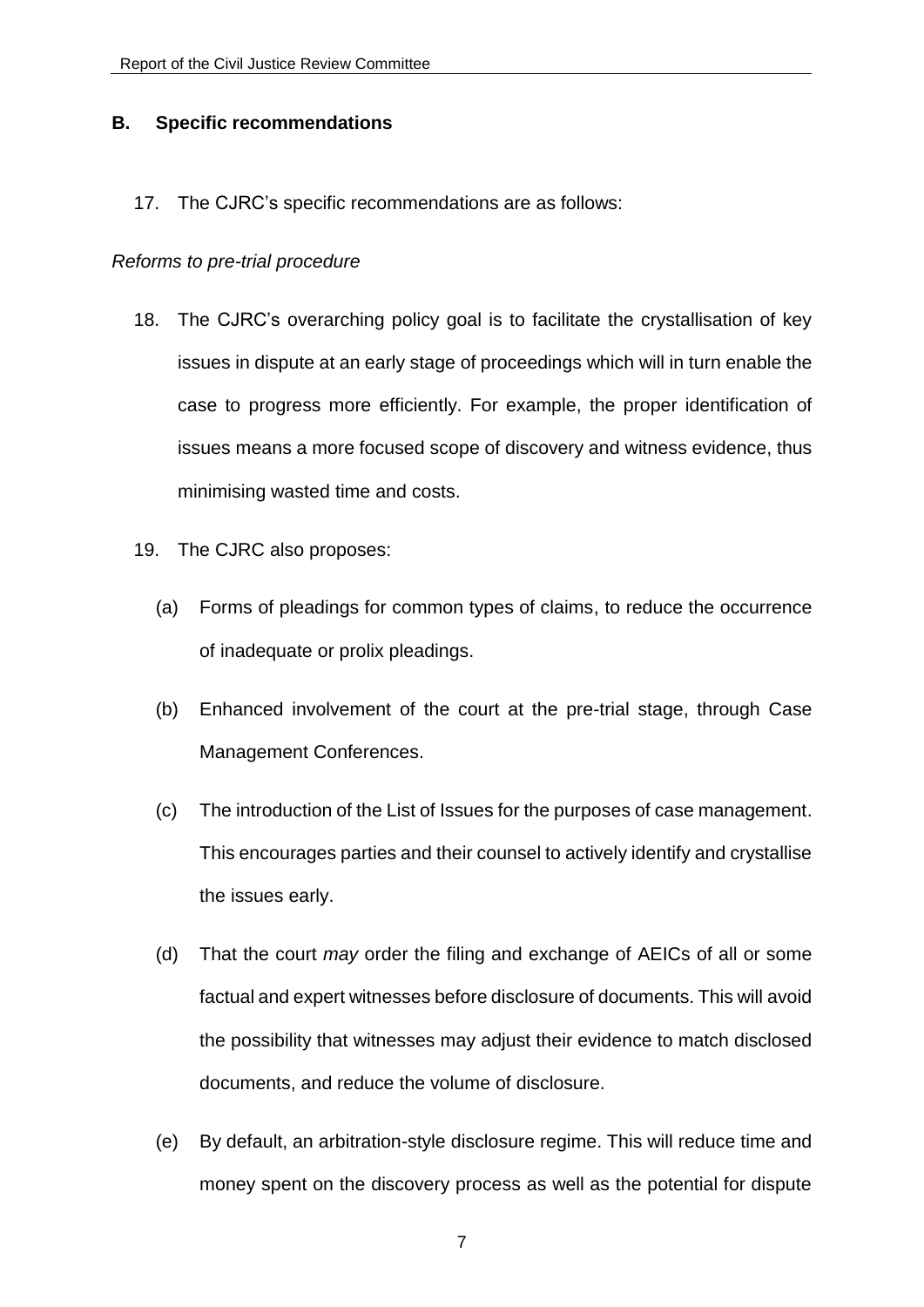over discovery-related matters. The court will retain a residual discretion to allow general discovery on application by either party if the court is satisfied that this is in the interests of justice.

- (f) A single interlocutory application, to streamline all interlocutory proceedings.
- (g) The introduction of a Case Note that briefly sets out each party's position and arguments on disputed issues. This will assist the court in understanding parties' cases, and require parties to think about their arguments at an early stage.
- (h) Empowering the court to direct parties to attend Alternative Dispute Resolution.
- (i) Requiring parties to submit a list of proposed factual witnesses, and giving judges the power to call factual witnesses not called by either party and to question such witnesses.
- (j) Appointment of a single court expert by default where expert evidence is necessary. In general, parties will not be permitted to appoint their own expert witnesses. This is to reinforce the expert's objectivity and better enable them to carry out their duty to assist the court.

## *Reforms to trial and appeals procedure*

20. In relation to the trial and appeals process, the CJRC proposes: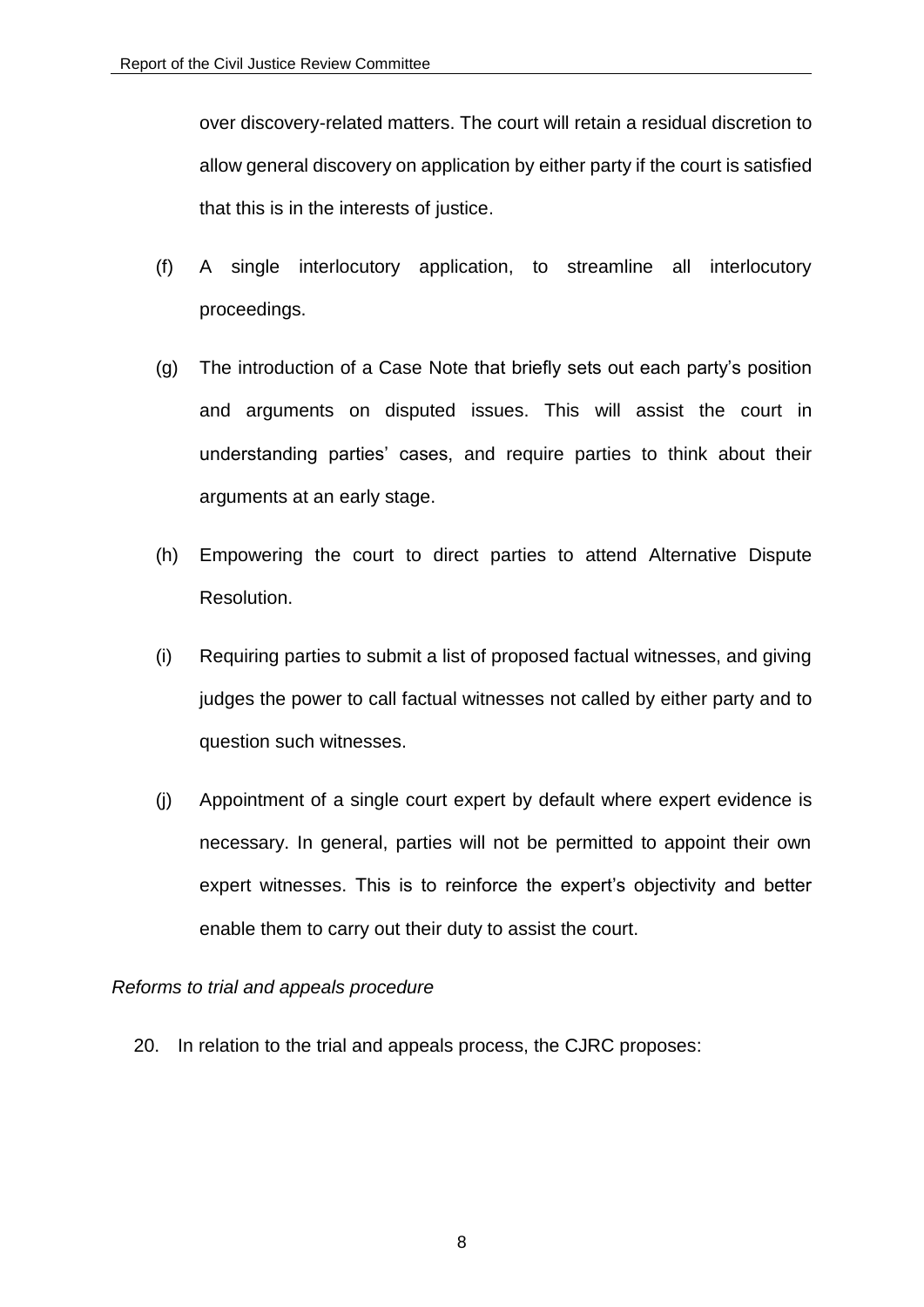- (a) Enhanced judicial involvement during trial. For example, judges will be empowered to directly question witnesses, or restrict the issues on which a witness may be examined.
- (b) Reduce the number of applications for leave to appeal to the Court of Appeal, a High Court Judge and Judge of Appeal can jointly decide whether to grant leave on the basis of written submissions without oral hearing. The decision on whether to grant leave will be final and non-appealable.

## *Reforms to post-trial procedure*

21. The CJRC recommends moving away from the current court-centric enforcement system towards the private enforcement of judgments.

## *Professional training and public education measures*

- 22. In light of the substantial changes to the landscape of civil justice:
	- (a) Judges and lawyers should undergo the necessary training to ensure effective implementation of the recommendations; and
	- (b) There should be public education to inform members of public of the key features which affect them.

## *Review mechanism to assess implementation of recommendations*

- 23. The Ministry of Law should work with the courts to assess the implementation of the recommendations two years post-implementation.
- 24. The CJRC's proposals are set out in more detail below.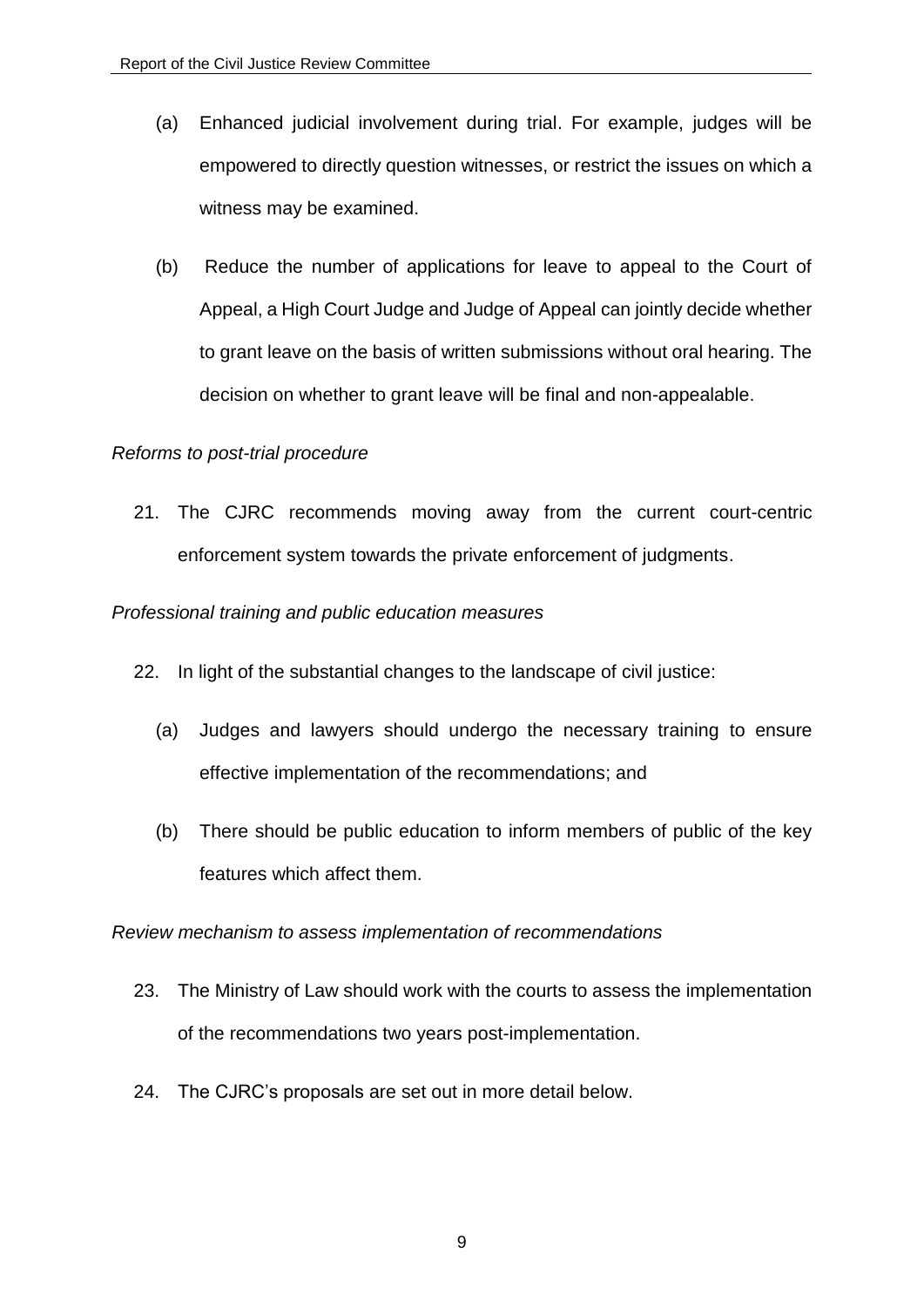## <span id="page-9-0"></span>**III. The Anchoring Ideas**

- 25. The proposed reforms are undergirded by two anchoring principles:
	- (a) Enhancing judicial control over civil litigation; and
	- (b) Default case management track with options.

## <span id="page-9-1"></span>**A. Enhancing judicial control over civil litigation**

- 26. Enhanced judicial control will reduce the length and cost of proceedings by enabling judges to:
	- (a) Focus parties on key issues;
	- (b) Provide case management directions to fit individual cases (i.e. adopt a judge-led, not rule-led, approach);
	- (c) Where appropriate, encourage parties to settle the dispute or consider alternative dispute resolution; and
	- (d) Conclude proceedings through summary judgment, striking out or dismissal of the case, when judges are of the opinion that continuation is not useful.
- 27. Ultimately, enhancing judicial control over litigation furthers the public interest. It strikes a proper balance between the interests of litigants (and their counsel) in advancing their cases in the best possible manner, and the public duty of our judicial institutions to ensure that court machinery is not abused.
- 28. Enhancing judicial control requires us to rethink the role of the judge in an adversarial system, and the purpose of procedural rules.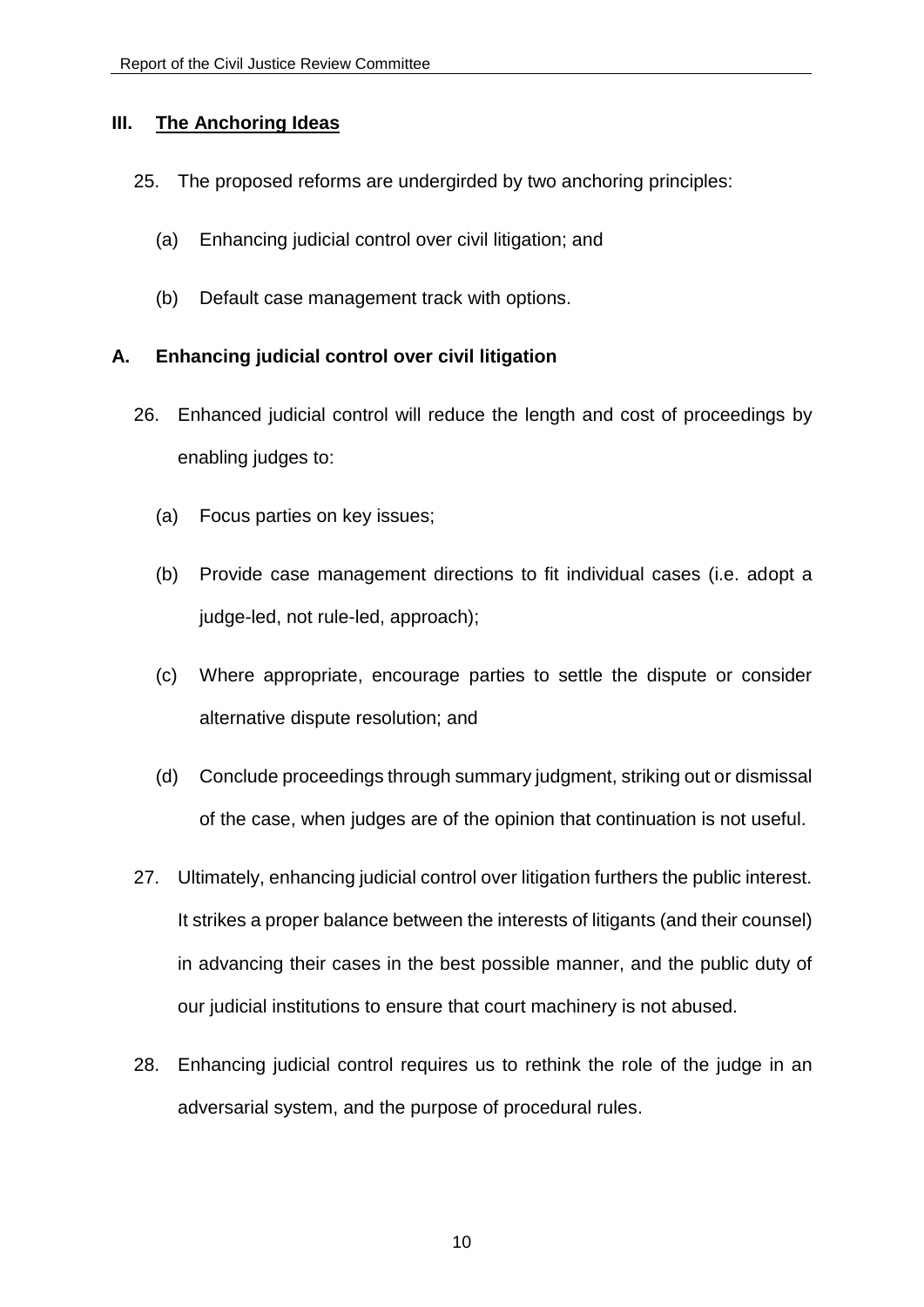## *Role of the judge in an adversarial system*

- 29. The CJRC recommends a move from the current system where the judge focuses largely on adjudication to a role where the judge works more actively with parties to find the best way to resolve a case.
- 30. In established common law jurisdictions, $6$  judges are playing an increasingly active role throughout court proceedings, while maintaining the adversarial nature of the system.
- 31. In civil law jurisdictions with inquisitorial systems, such as Germany, judges play a highly active role. For example, German judges work to facilitate and promote settlement between parties and provide preliminary, non-binding evaluation of the merits of the case.
- 32. In Singapore, judges have played an increasingly active role in civil proceedings over the years. In 2013, the Chief Justice spoke about the docketing system, and the notion of judges participating in active case management.<sup>7</sup> In late 2014, a simplified civil process under Order 108 of the Rules of Court was introduced. This simplified process involves active and robust case management.

<sup>1</sup> <sup>6</sup> In the UK, Judges of the UK Commercial Court and the UK Technology and Construction Court play an active role in formulating the list of issues in dispute, deciding the scope of disclosure, and fixing the pre-trial timetable. In the United States, the federal courts switched to the individual case assignment model in the late 1960s. See Steven S. Gensler, "Judicial Case Management: Caught in the Crossfire". In Australia, a similar initiative based on the US docket system was introduced in the 1990s, where each Judge is responsible for the matters in her/her docket. See Chief Justice James Allsop's speech "*Judicial Case Management and the Problem of Costs*" delivered on 9 September 2014 [2014] FedJSchol 16.

 $7$  At OLY 2013, CJ said "Judges will also ensure by active management that cases are disposed of efficiently, and that adjournments and the disruption of having matters part-heard are minimised, if not avoided."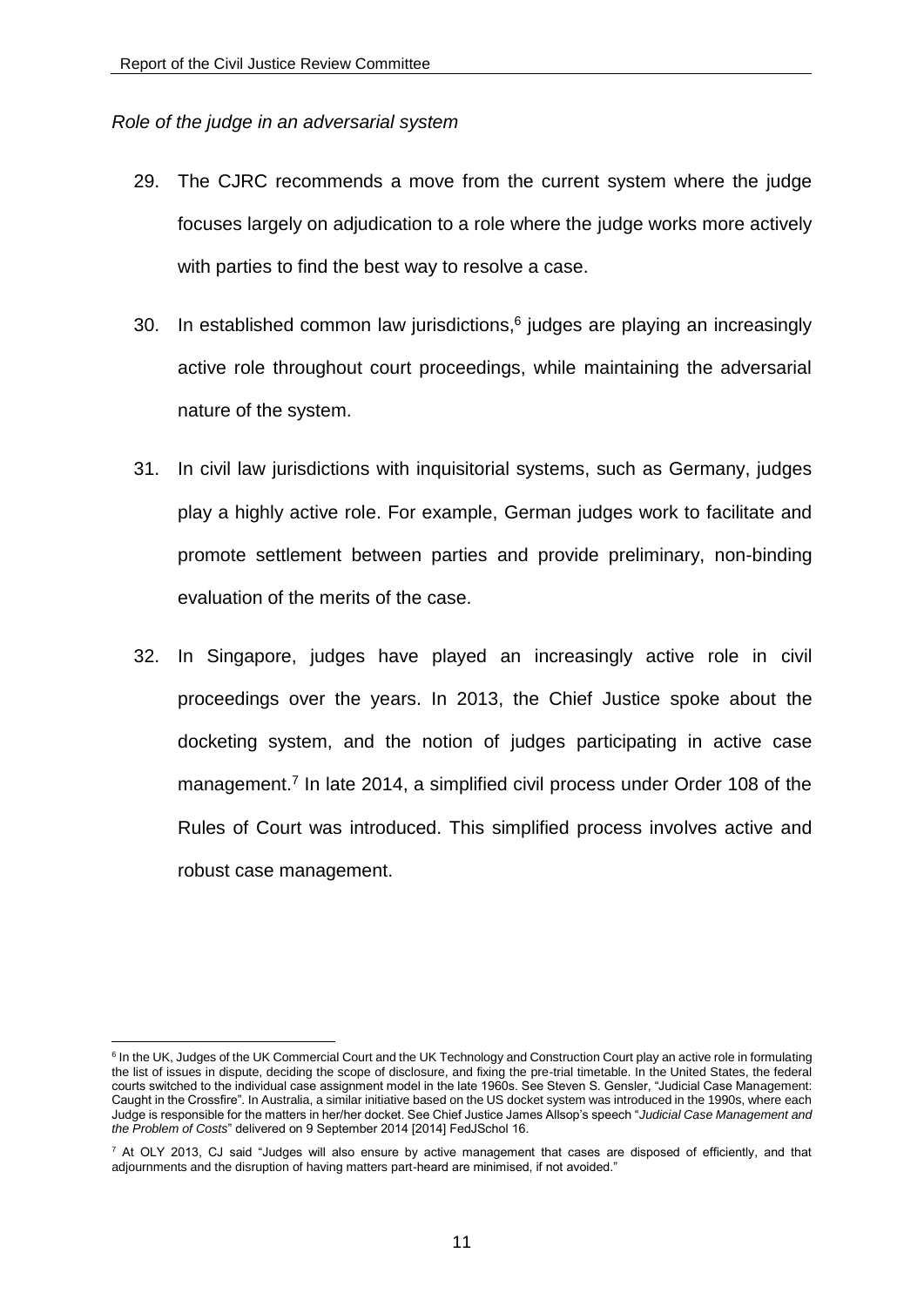- 33. Likewise, there is active judicial case management for cases under the Community Disputes Resolution Act<sup>8</sup> and the Family Justice Act.<sup>9</sup>
- 34. The desired outcome is a judge who strikes an optimal balance between adjudicating a case and resorting to judicial activism. The CJRC proposals are calibrated to empower a judge to actively shepherd a case towards a timely, cost-effective conclusion without impinging on the rigour which the adversarial system brings to bear in the adjudication of disputed issues.

## *Purpose of procedural rules*

1

- 35. The CJRC recommends a move towards a procedure that is proportionate to claim value and the means of parties, without unduly compromising justice.
- 36. In this enhanced judge-led system, procedural rules should be drafted in a manner which gives judges sufficient flexibility to respond to the particular facts of each case, and manage individual cases in the most efficient manner possible.

## *Critical success factors for a judge-led system*

- 37. For the judge-led approach to succeed, there are certain critical factors which must be in place:
	- (a) Firstly, there must be a sufficient number of judges, each with adequate capacity and time to understand, prepare and be actively involved in every case he handles.

<sup>&</sup>lt;sup>8</sup> See Kee Oon, Welcome Remarks at the "Resolving Community Disputes Seminar" (23 September 2016), at para 10.

<sup>9</sup> Sundaresh Menon, Keynote Speech at the Opening of the Family Justice Courts (1 October 2014), at para 22.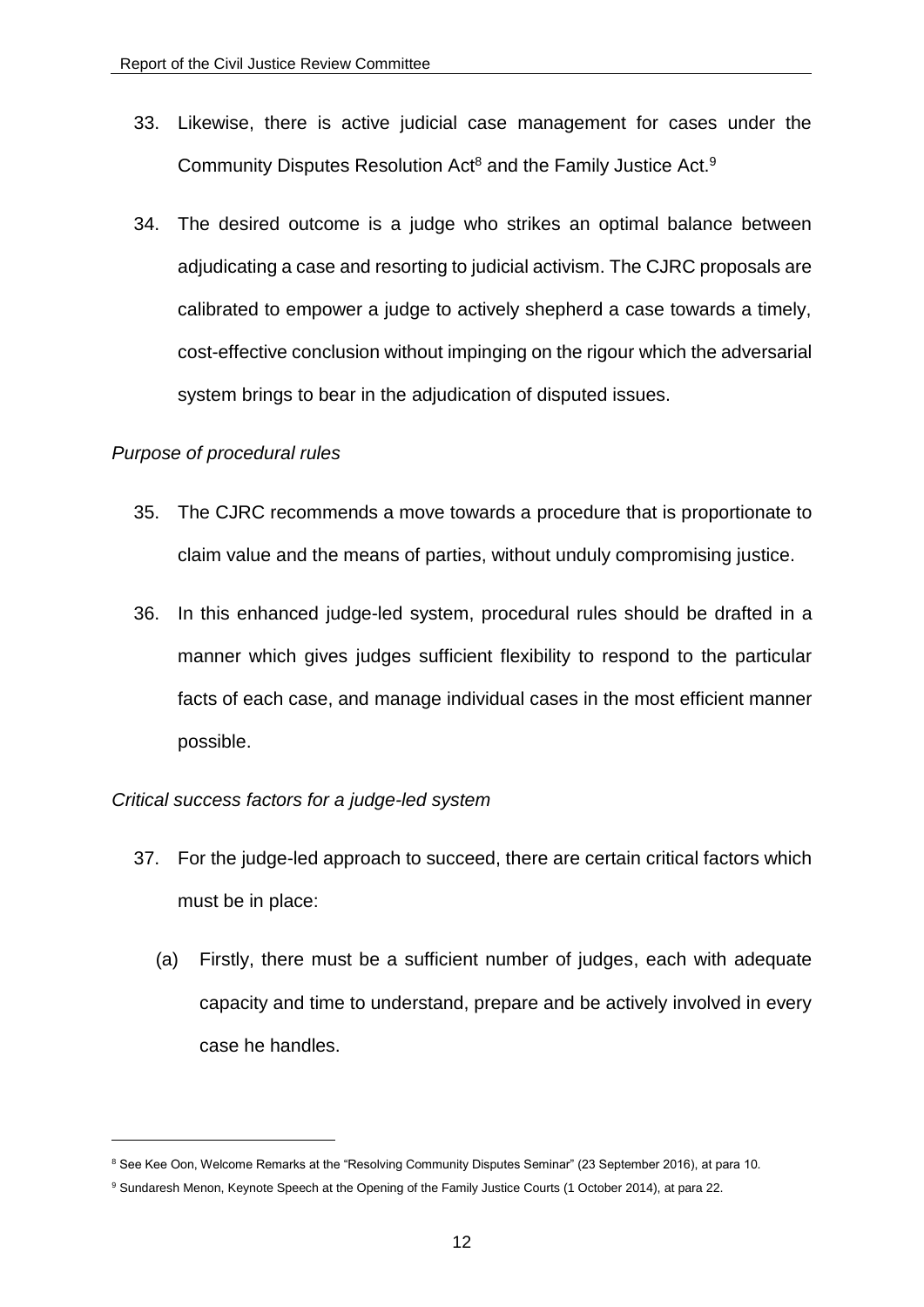- (b) Secondly, judges must be empowered to manage the case and intervene at any time during the proceedings to give directions on important issues and identify areas where evidence is lacking. This ensures that the issues are fully ventilated at first instance, minimising the potential for costly, timeconsuming appeals or further arguments. This will also level the playing field between parties, as the judge will be able to intervene in situations where the unrepresented party fails to identify critical issues.
- (c) Finally, judges must be consistently involved in the progress of the case so that the judge will be familiar with the facts and evidence regarding the case. Without this, judicial intervention is unlikely to be effective.
- 38. Judicial intervention may take the following forms:
	- (a) Directing parties to address a relevant issue which has not been raised by either party;
	- (b) Directing parties not to address an irrelevant issue which has been raised by either party;
	- (c) Encouraging parties, through questions, to consider material claims or defences;
	- (d) Directing parties to clarify any ambiguity in the pleadings or evidence;
	- (e) Directing parties or witnesses to adduce evidence in support of any relevant issue, subject to the law of evidence; and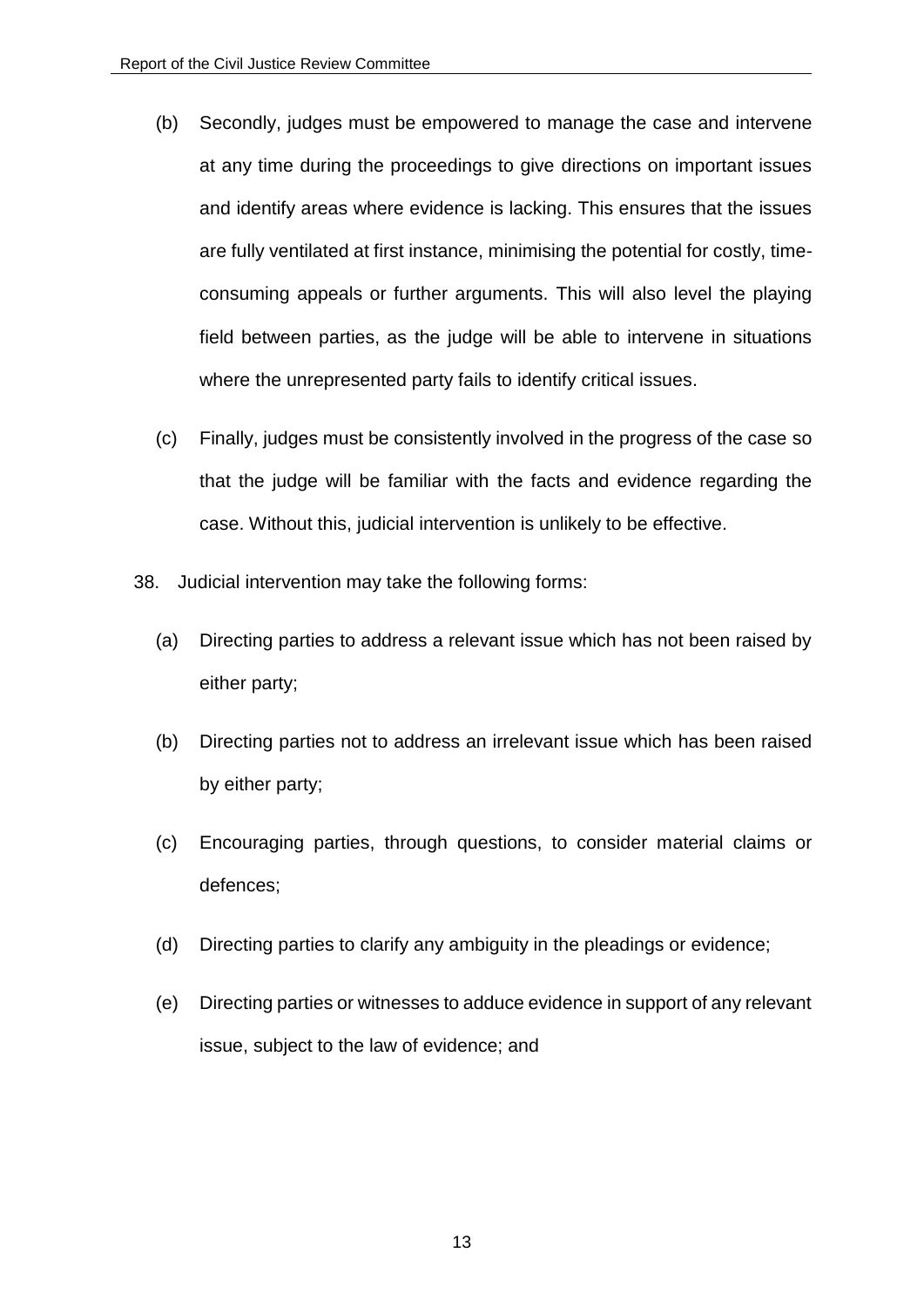- (f) Directing parties to remedy any technical deficiencies in their cases (such as lack of standing or jurisdiction, incorrect parties and material clerical errors).
- 39. This list should not be taken as an exhaustive or closed list of directions which a judge may make.
- 40. Notwithstanding his active role, a judge must continue to maintain his impartiality, and also be seen to be impartial. It is important for judges, lawyers and the general public to understand the rationale for the changes, and to approach the new procedures with the appropriate mind-set. This can be achieved through professional training and public education.
- 41. The proposals in relation to professional training for judges and lawyers are described below (at **Section VII**).

## <span id="page-13-0"></span>**B. Default case management track with options**

- 42. The CJRC recommends that the majority of cases proceed along a default procedural track, with the option for parties to select more time or costintensive options by mutual consent.
- 43. The aim of this default track is to (i) ensure that the amount of time and costs needed to resolve a dispute are proportionate to the value of the claim; and (ii) level the playing field between litigants of varying resources.
- 44. In cases where the parties are equally well-resourced and matched, they can opt for procedural options that give them greater autonomy over the conduct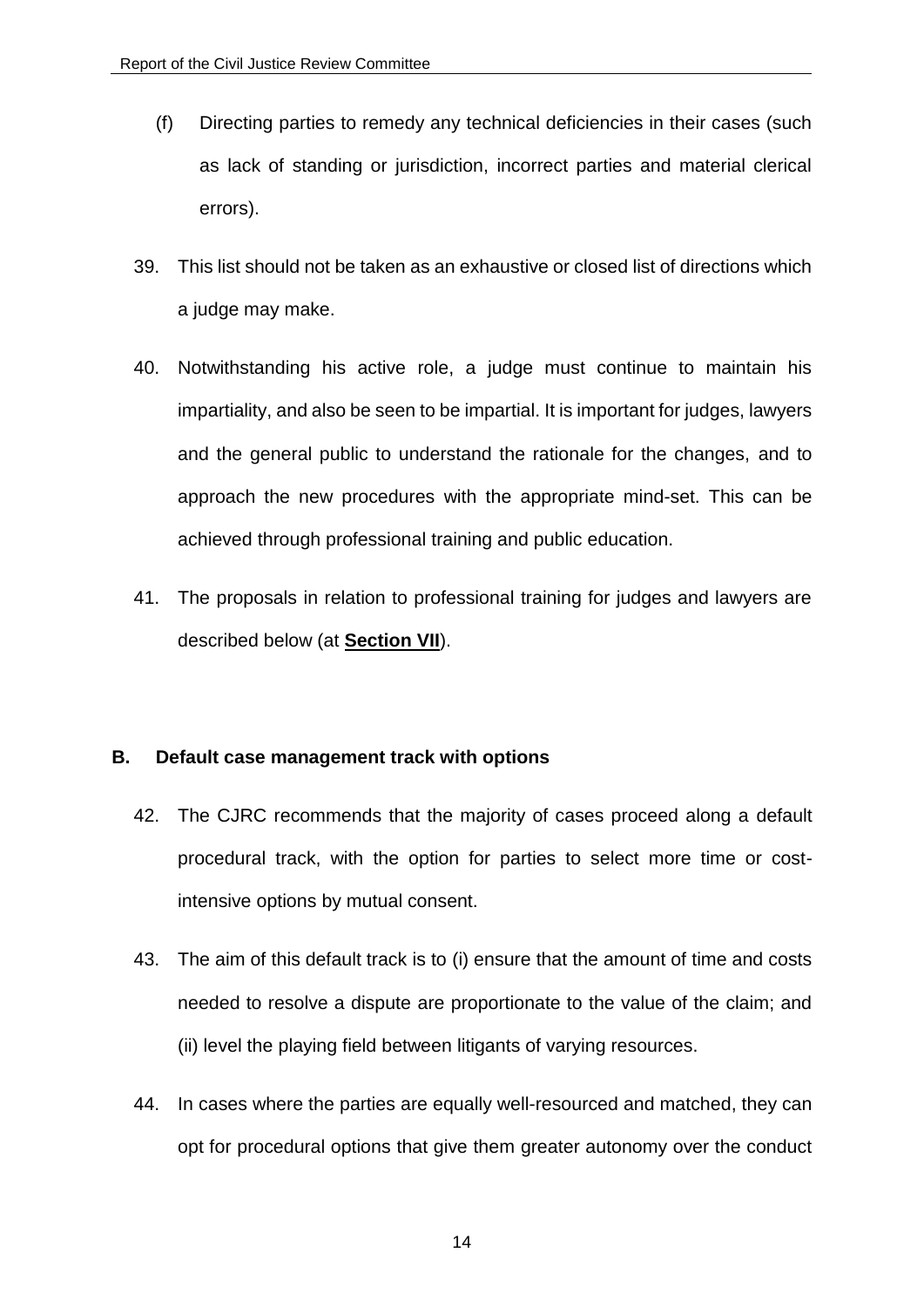of their respective cases. The key features of these options are time- and costintensive procedures such as general discovery and party-appointed expert witnesses.

45. Providing parties with such options will help to maintain Singapore's reputation as an international dispute resolution hub, which is capable of handling all types of disputes. In particular, Singapore will still be able to attract high-value commercial cases, where costs are less of a concern.

## *Features of the proposed default track system*

- 46. The proposed default track will consist of one streamlined procedure, with options available for time- or cost-intensive procedures. Parties will be given the flexibility and autonomy to select options, such as options for general discovery or the use of party-appointed experts, by mutual consent. Even if parties are unable to agree, the court will retain the discretion to allow the option on an application by any party.
- 47. There will be cost consequences to parties should they depart from the default track.
- 48. Proposed enhancements to pre-trial, trial and post-trial procedures in the default track as well as the options available will be described in **Sections [IV,](#page-16-0) V and VI** in greater detail.
- 49. The default track is graphically illustrated as follows: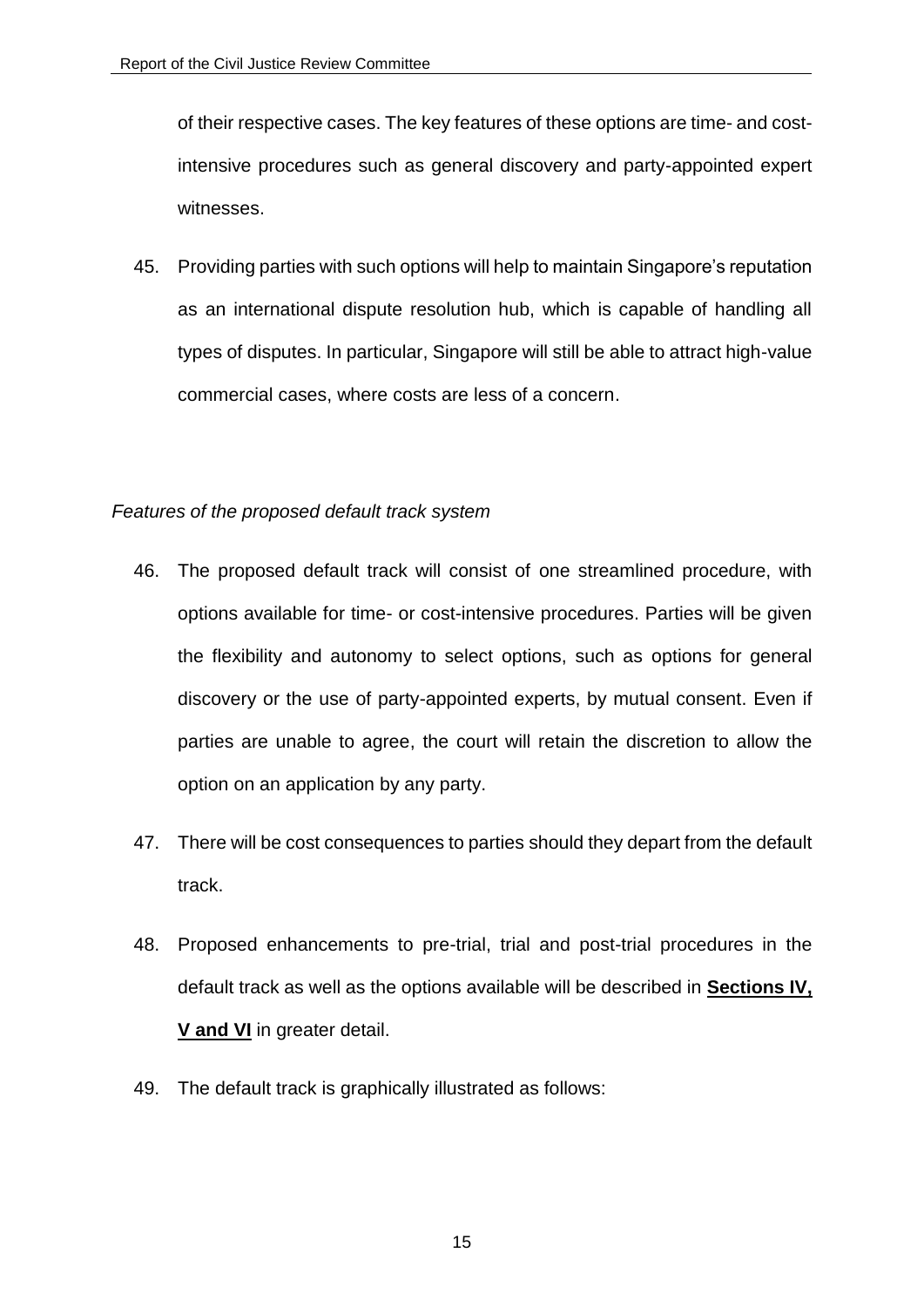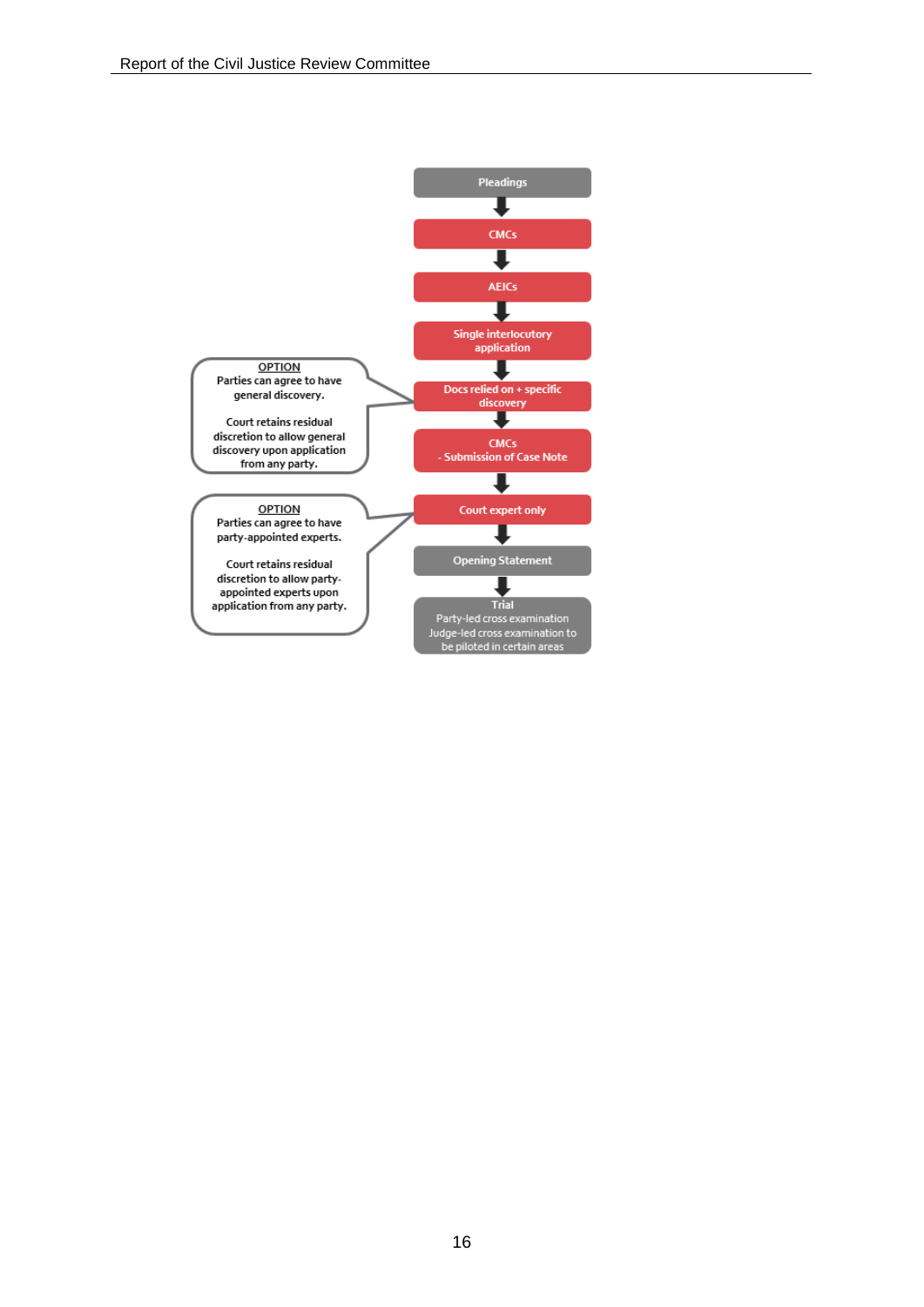## <span id="page-16-0"></span>**IV. Reforms to Pre-trial Procedure**

50. The following sections discuss the proposed reforms to pre-trial, trial and appeals, as well as post-trial procedures.

## <span id="page-16-1"></span>**A. Pleadings**

- 51. Pleadings forms for common types of claims such as personal injury and supply of goods) should be introduced and their use encouraged, but not made mandatory. These forms will be akin to the forms found in Appendix A to the Rules of Court.
- 52. Today, pleadings are often either inadequate or prolix, creating problems both for parties and the courts, as:
	- (a) Inadequate pleadings prevent the parties and the court from establishing the key issues until a much later stage.
	- (b) Prolix pleadings result in wasted time and costs. Parties have to respond to the immaterial facts pleaded and subsequently deal with an overly-broad scope of discovery and witness evidence.
- 53. These problems are exacerbated in cases involving litigants-in-person, who do not know which facts are relevant, and which facts should or should not be adduced in the pleadings.
- 54. The object of the forms is to provide more guidance, particularly for litigantsin-person, to facilitate the preparation of adequate pleadings.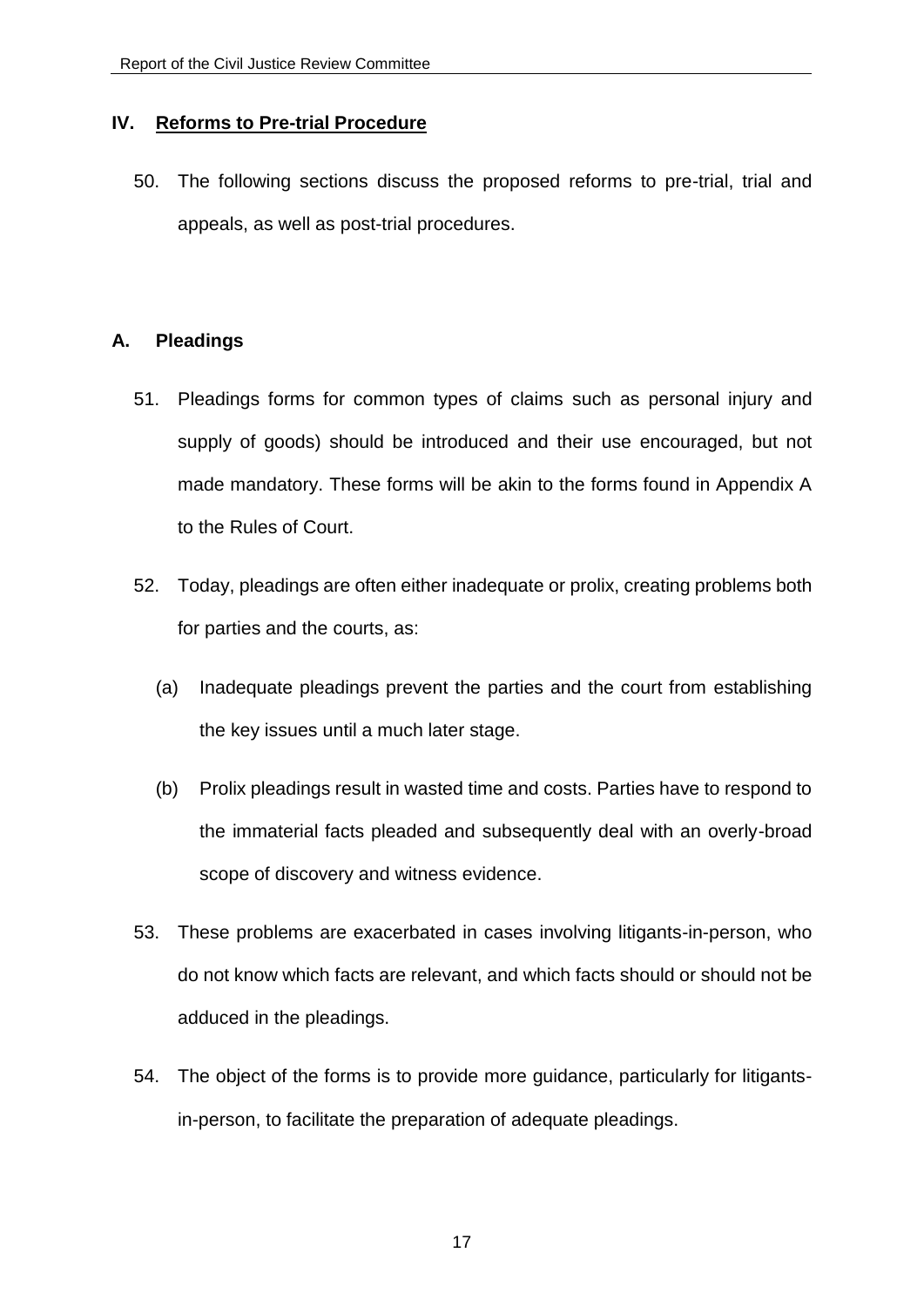#### <span id="page-17-0"></span>**B. Case Management Conferences ("CMCs")**

- 55. The objective of CMCs is to provide a "command centre" for all matters relating to case management, and therefore facilitate active judicial management of a case.
- 56. Currently, trial judges are only involved in a case at a fairly advanced stage of the proceedings. A judge is typically assigned to a case only after parties have finalised their bundles of documents, and filed their respective AEICs. The judge's involvement at that stage is largely limited to issuing directions regarding opening statements and the duration of cross-examination of witnesses. As a result, inadequacies in the pleadings, documents, or witness evidence are only unearthed during the trial.
- 57. In order to minimise the problems above, the court should ideally meet the parties more regularly. This will enable the judge to provide directions on case management, and work closely with the parties as the case progresses.
- 58. The CJRC proposes that once a claim is filed, it should be managed by a judge and/or relevant judicial officer, who will manage the case throughout its life-cycle. This will allow the court to:
	- (a) Conduct "milestone CMCs" (whether provided for in the Rules or convened by the judge) at key points in the progress of a case. The CJRC suggests that there could be four milestone CMCs fixed at the following points of the litigation process:
		- (i) After the close of pleadings;
		- (ii) At the stage of interlocutory applications;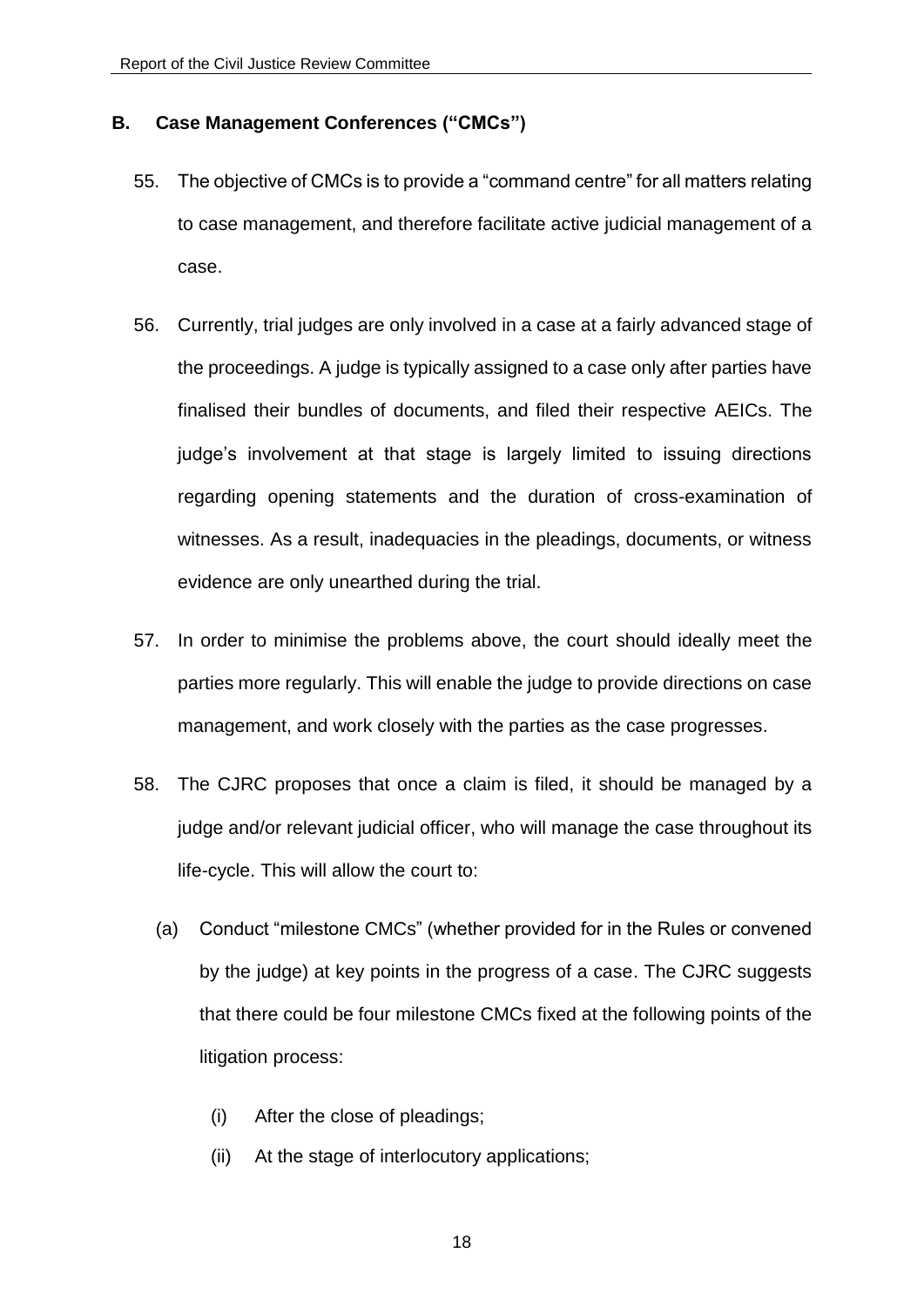- (iii) Exchange of evidence; and
- (iv) In the lead up to trial.
- (b) Work with parties to formulate the List of Issues ("LOI") with a view to refining it and identifying the important sub-issues as the case progresses.
- (c) Give case management directions, after taking into account the LOI and considerations of cost-proportionality. Such directions must be strictly adhered to and can include directions on:
	- (i) disclosure of documents (if the option is exercised);
	- (ii) filing of interlocutory applications;
	- (iii) number of factual witnesses;
	- (iv) number of expert witnesses, if necessary (if the option is exercised);
	- (v) necessity and scope of evidence to be adduced from factual and/or expert witnesses;
	- (vi) exchange of AEICs;
	- (vii) submission of the Case Note; and
	- (viii) trial dates and length of trial.
- 59. Aside from the four milestone CMCs described above, CMCs can be convened as and when necessary, bearing in mind the fact that multiple and lengthy CMCs may be counter-productive and escalate costs. Parties can communicate with the court via correspondence as well, reducing the need for CMCs to be scheduled.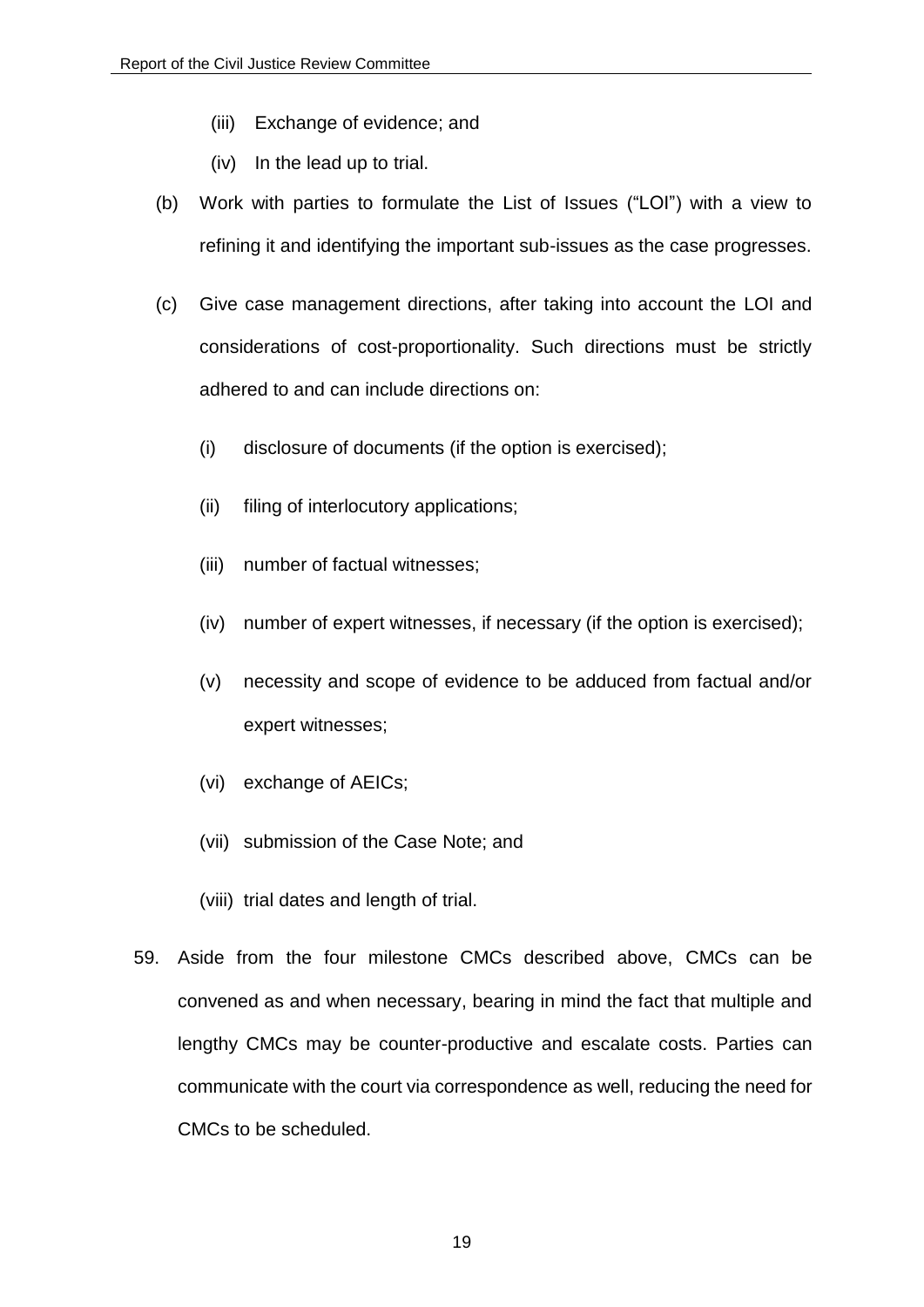60. CMCs should be attended by the lead counsel, or a counsel who is familiar with the case and has sufficient authority to make decisions. Otherwise, the court may stand down or adjourn the CMC until a counsel who has sufficient knowledge or authority is present.

## <span id="page-19-0"></span>**C. List of Issues ("LOI")**

- 61. The CJRC proposes that parties be forced to narrow and crystallise the issues in dispute by filing a LOI at an early stage of proceedings. The LOI is to be a neutral case management tool which identifies the principle issues in dispute in a structured manner, and enables the court and parties to determine matters such as the scope of disclosure of documents, as well as the scope of factual and expert evidence which should be adduced.
- 62. Under the current system, the issues in any particular case are not crystallised until at a fairly late stage in the proceedings. The list of issues for trial, including any agreed issues, is submitted as part of the Lead Counsel's Statement, usually one week after objections to AEICs are taken.<sup>10</sup>
- 63. Lack of clarity on the issues in dispute inevitably results in unsatisfactory case management, and manifests itself in a poorly defined scope of discovery of documents and witness evidence, which in turn leads to wasted time and costs. It is also difficult for judges and registrars to issue meaningful case management directions if the relevant issues in dispute are unclear.

<sup>10</sup> Paragraph 63A of the Supreme Court Practice Directions.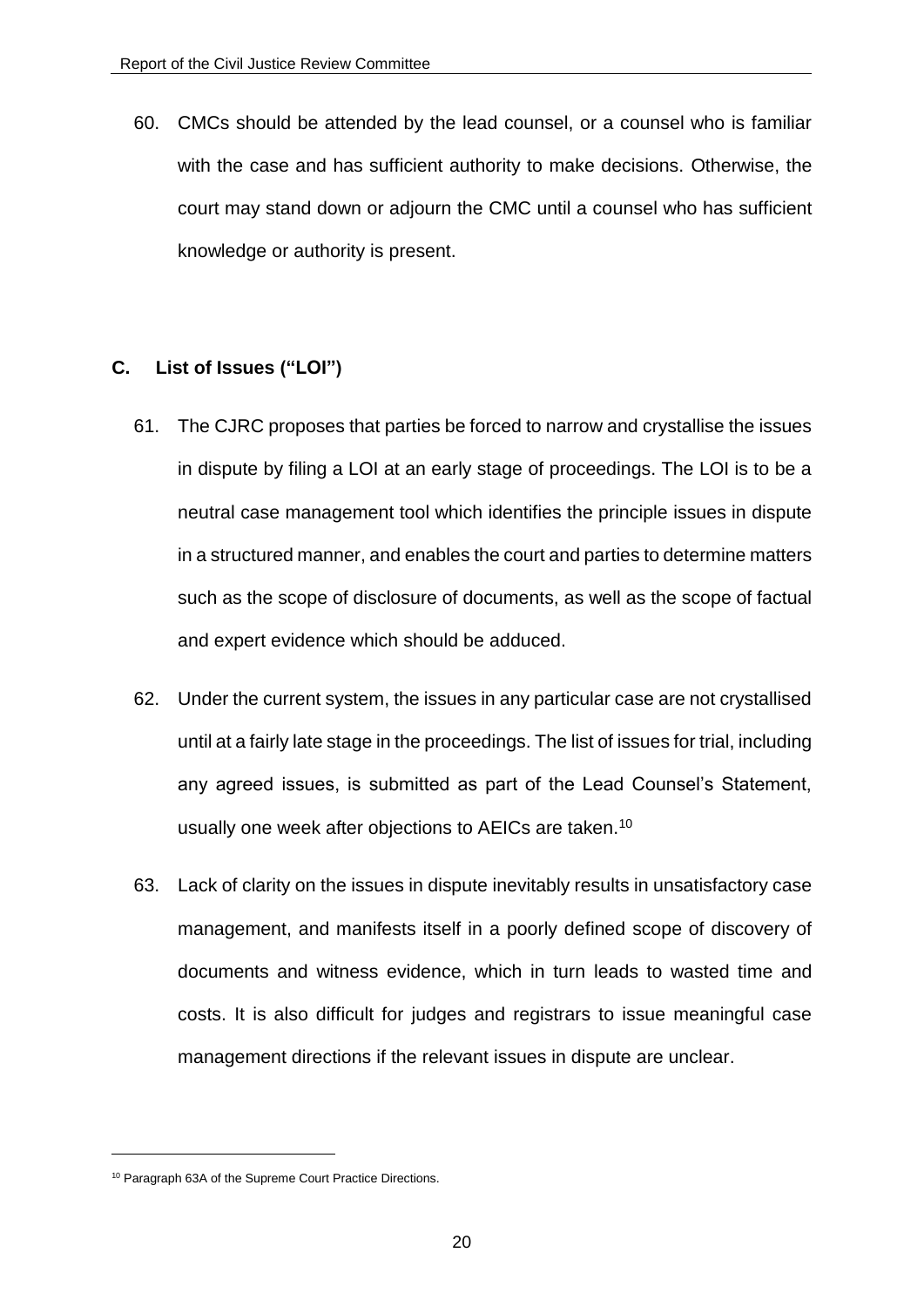- 64. That said, parties may not be able to agree on an LOI at the outset as both parties may view the relevant issues from the perspective of their respective cases. Thus, the court should be actively involved and work with parties in formulating the LOI during CMCs. Parties should submit a working draft of the LOI prior to the first milestone CMC. By crystallising and narrowing the issues at this stage, parties can minimise the amount of discovery and preparation work to be done. The court will then work with parties to review and refine the LOI at CMCs. This process of review and refinement is an ongoing process: the LOI may change as the case progresses to trial, as facts and evidence become clearer.
- 65. Where both parties are unrepresented, and thus unable to prepare the working draft LOI, the court may work with parties to draft the LOI during the CMC itself.

## <span id="page-20-0"></span>**D. Filing of AEICs**

- 66. The CJC proposes that the court *may* order that the AEICs of all or some of the witnesses be filed and exchanged before disclosure of documents. The CJRC supports this proposal. This is similar to the approach taken by the Supreme Court of New South Wales.<sup>11</sup> Parties may amend their filed AEICs following disclosure of documents, but only with leave of Court.
- 67. In the current civil procedure, parties will file and exchange their own and their witnesses' AEICs to support their case after the disclosure of documents but

<sup>1</sup> <sup>11</sup> NSW Supreme Court Practice Note SC Eq 11: 'Disclosure in the Equity Division'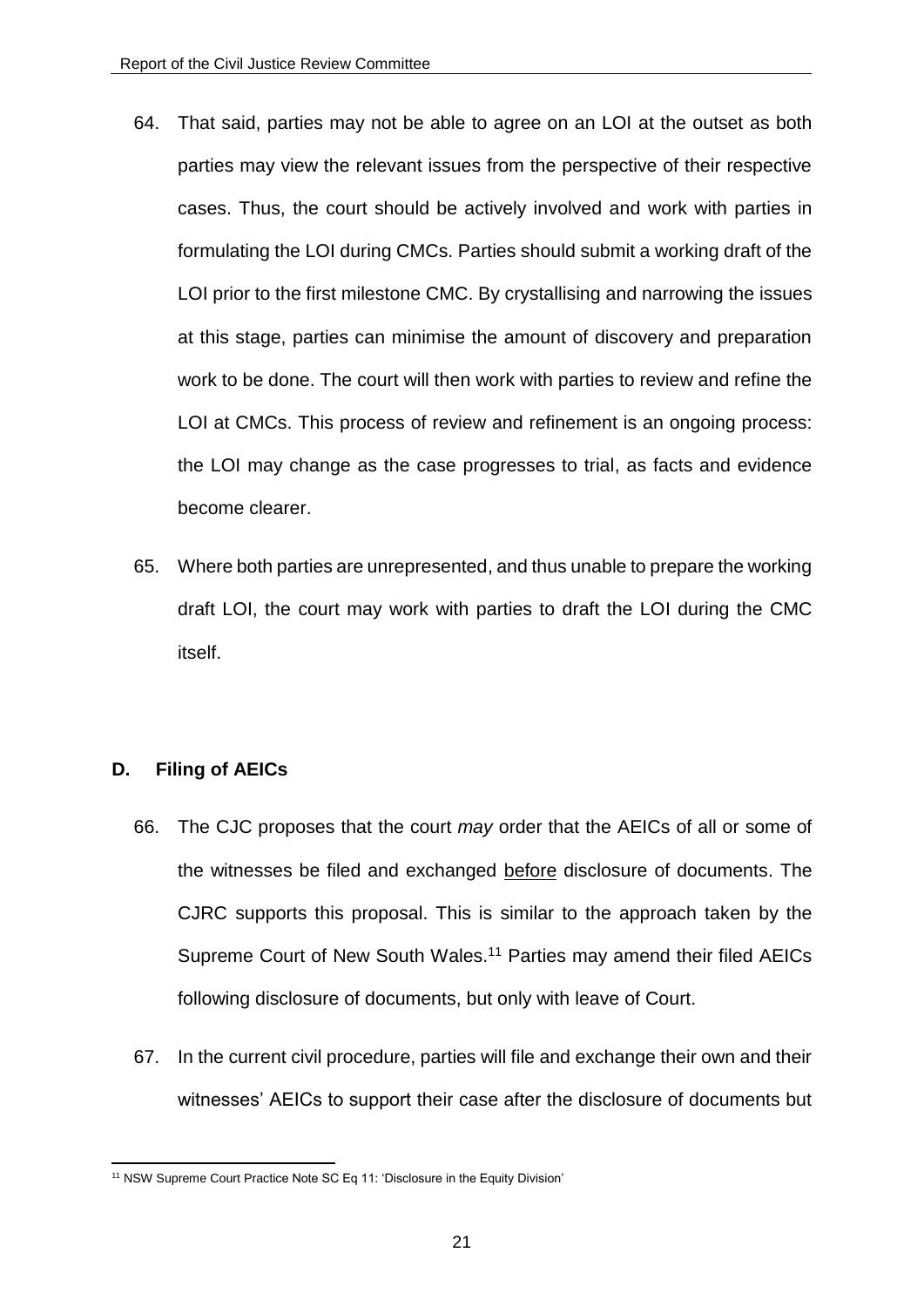before trial. There may be a risk of parties or witnesses adjusting their AEICs to fit the evidence produced during discovery. In addition, AEICs are currently filed too late in the proceedings to assist in narrowing the issues in dispute and the scope of discovery.

- 68. The purpose of filing and exchanging AEICs before disclosure is to shift the focus of witness evidence to the case put forward through pleadings.<sup>12</sup> Requiring parties to exchange witness evidence earlier in the proceedings will:
	- (a) Enhance the authenticity of evidence in the AEICs.
	- (b) Assist in narrowing the issues in dispute from an earlier stage in the proceedings, hence narrowing the scope of discovery.
	- (c) Reduce the volume of and amount of time spent on the disclosure of documents since early production of witness evidence may facilitate the identification of crucial issues in court proceedings.<sup>13</sup>
	- (d) Encourage parties to settle if they are required to have regard to their own evidence without examining their opponent's documents.<sup>14</sup>
- 69. There are potential concerns with the filing and exchange of AEICs before disclosure of documents, namely:<sup>15</sup>
	- (a) Parties will have to interview witnesses before disclosure to prepare the AEICs and repeat the process after disclosure, resulting in additional costs.

<sup>12</sup> S Wang and J Virgo, 'A lesson from the Bench: More detail on disclosure in Equity Division', *Clayton Utz*, 10 May 2012

<sup>13</sup> Australian Law Reform Commission, 'Access to Discovery and General Discovery', *Managing Discovery: Discovery of Documents in Federal* Courts, ALRC Report 115, 24 March 2011, at [6.85].

<sup>14</sup> S Wang, 'A rocket in Equity? NSW Supreme Court to require evidence before discovery', *Clayton Utz*, 21 March 2012

<sup>15</sup> Australian Law Reform Commission, *Discovery in Federal Courts (ALRC CP 2)* (2010)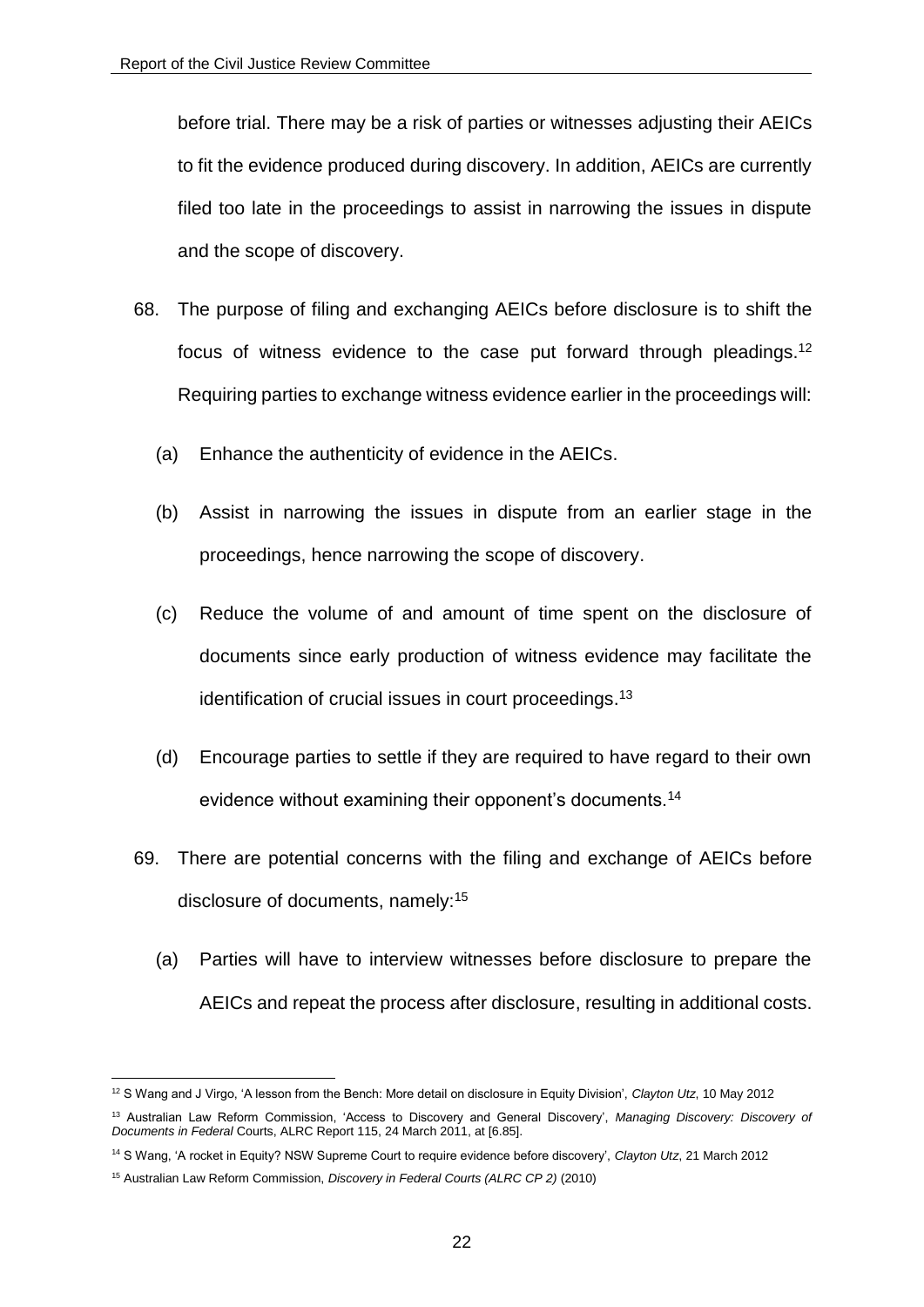- (b) Parties may face difficulties identifying witnesses in the early stages of the proceedings.
- (c) In simpler claims where the disclosure process is straightforward, additional costs may be incurred in filing AEICs before disclosure which are not proportionate to the costs saved from a reduced scope of disclosure.
- (d) Parties may try to game the system by filing a bare AEIC at the outset, only to file a more substantive supplemental AEIC closer to trial (after discovery has taken place). Parties may also make more applications for leave to file supplemental AEICs.
- 70. These concerns however, are premised on the assumption that counsel and parties will continue to prepare for cases as they have done to-date. Under the CJRC's proposals, parties and their counsel will have to engage in a much more thorough preparation of witness evidence at an early stage of proceedings. While this may frontload the costs incurred to prepare witness evidence, it will result in greater time and costs savings for parties in the long run.
- 71. In addition, the court will not exercise its powers to order AEICs to be filed and exchanged before disclosure of documents if parties are unable to prepare their AEICs without the documentary evidence uncovered during the disclosure of documents. This is especially so for cases where there is asymmetry of information as the party without the necessary information may have difficulties preparing his AEICs without the disclosure of documents.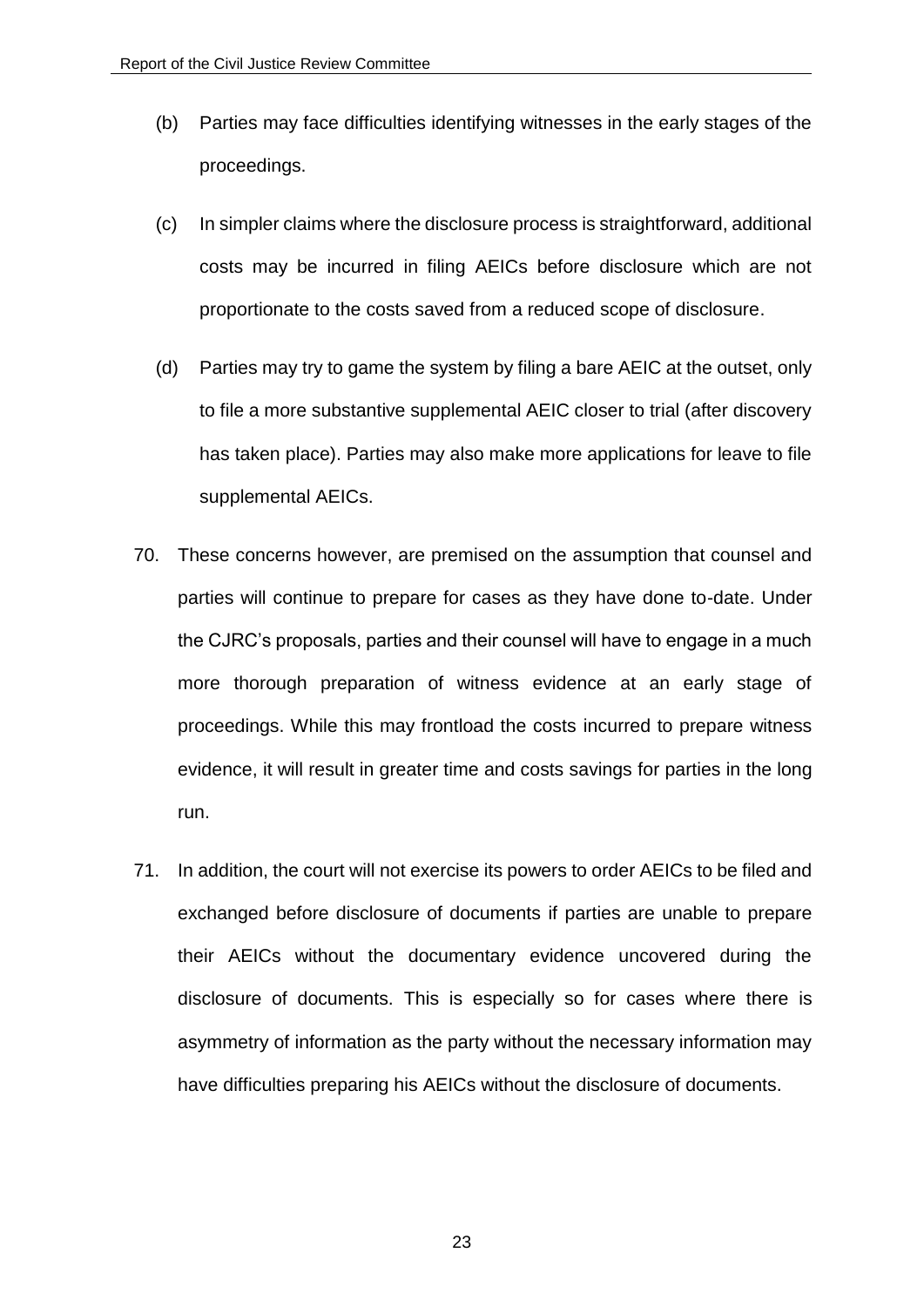## <span id="page-23-0"></span>**E. Single Interlocutory Application**

72. Interlocutory proceedings should be streamlined. Before the first CMC, each party should indicate which interlocutory applications it intends to file. The CJC proposes that the court will generally order all those applications to be made in one single interlocutory application. While applications indicated before the first CMC can be filed as of right, the court's permission must be obtained to file any further interlocutory applications which were not previously indicated. The CJRC supports this proposal.

## <span id="page-23-1"></span>**F. Disclosure of Documents**

- 73. By default, arbitration-style disclosure of documents should be adopted. Each party will provide disclosure of documents relied upon, and may apply for specific discovery thereafter. The objective of the proposal is to reduce time and money spent on the discovery process as well as the potential for dispute over discovery-related matters.
- 74. The current process of general discovery followed by specific discovery has led to situations where the time and costs spent on discovery are disproportionate to the complexity and value of the claim.<sup>16</sup> In particular:

<sup>16</sup> For egregious cases in the UK, see *Seven Network Limited v News Limited [2007] FCA 1062*(in Supreme Court Consultation Paper, "Review of Discovery in Civil Litigation" (2011)) and *Digicel (St Lucia) Ltd v Cable & Wireless* [2008] EWHC 2522 (Ch) (in UK Ministry of Justice, "Review of Civil Litigation Costs: Preliminary Report, Vol 2", p 379-380 (2009)). In the United States, there are estimates that the cost of discovery comprises almost 50% to 90% of the total cost of litigation. (See: John H. Beisner "*Discovering a better way: The need for effective civil litigation reform*" (2010) Duke Law Journal 547 at 549)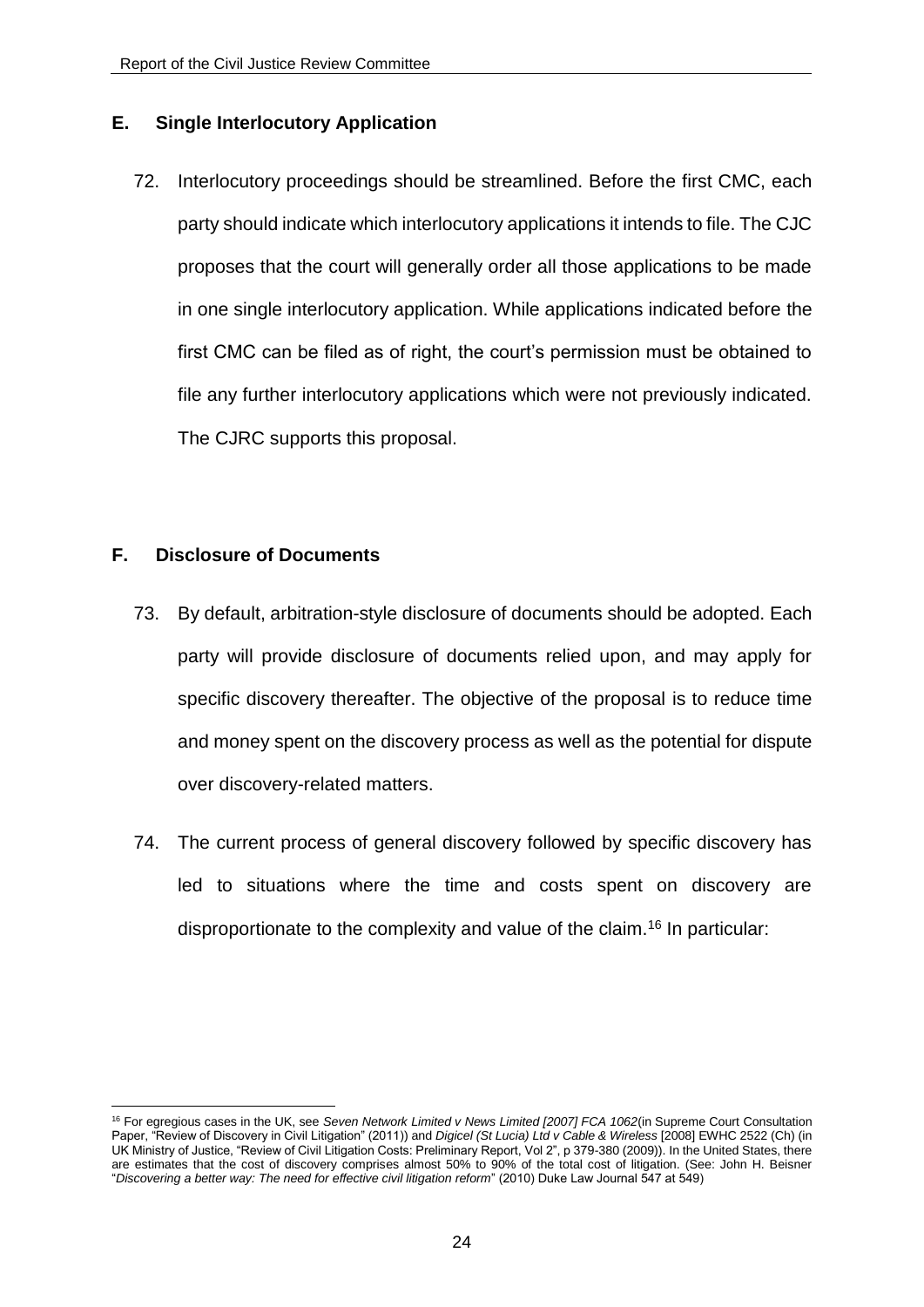- (a) Technological advancements have made it possible to store large volumes of documents and metadata electronically, and the use of imaging software to retrieve deleted documents.
- (b) This means that parties potentially go through voluminous documents without uncovering any useful information.
- (c) In some cases, the discovery process may even be abused to delay proceedings, or to harass and wear out the opposing party.
- 75. To counter the concern that the arbitration-style of discovery may enable parties to withhold documents adverse to their own case, the availability of specific discovery will enable a party to request documents (in particular, documents which are adverse to the party holding them) from the other party.
- 76. Some members of the CJRC noted the merits of the arbitration-style disclosure of documents but pointed out the limitations to this. In contrast with arbitration-style disclosure where parties are not bound to disclose documents not specifically sought by the other party, general discovery requires parties to disclose documents even if these are adverse to their case. This makes general discovery especially important in cases where there is asymmetry of information between parties, and the party with less information requires the discovery process to uncover documentary evidence that will support his case.
- 77. To address this concern, the CJRC proposes that the court should retain a residual discretion to allow general discovery on application by any party if it is satisfied that it is in the interests of justice. It will be in the interests of justice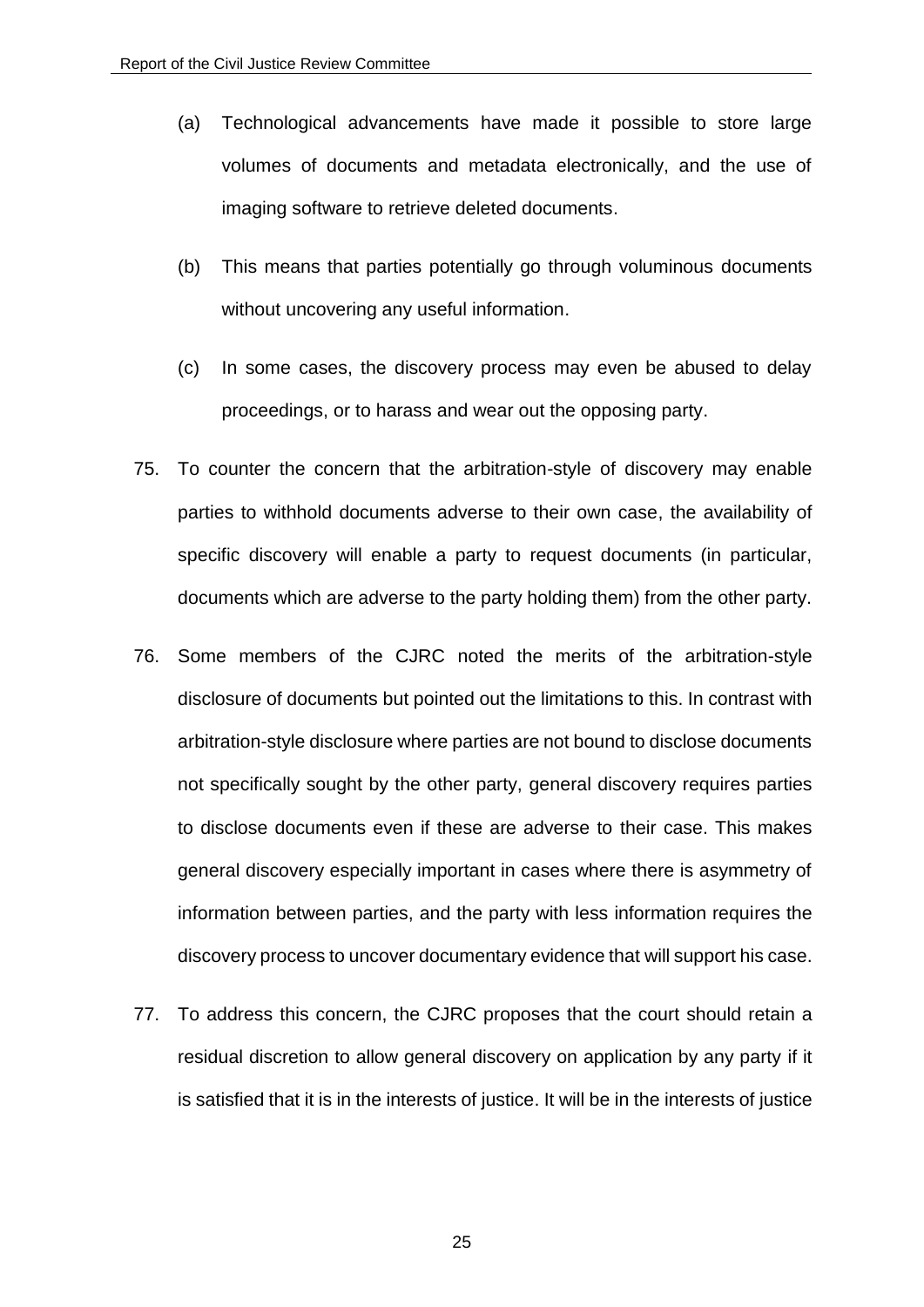to allow such broader scope of discovery where such a broader scope could aid in disposing fairly of the proceedings.

78. While the arbitration-style discovery regime will be applicable by default, parties will be given the option to apply the existing disclosure regime in their proceedings (i.e., general discovery followed by specific discovery) if both parties consent to this. This will provide flexibility to well-resourced and sophisticated parties in high-value commercial disputes.

#### <span id="page-25-0"></span>**G. Case Note**

- 79. Parties will be required to submit a Case Note to the court at the pre-trial stage, preferably before directions on evidence are given. This Case Note will replace the Lead Counsel's Statement. The Case Note will briefly set out each party's position and arguments on disputed issues. Taken together with the LOI, the Case Note will assist the court in understanding each party's case, and in giving directions on evidence. The Case Note is not binding on parties in terms of their eventual positions as it is envisaged that the Case Note will change as the case evolves. Rather the Case Note will be a case management tool that is intended to assist both the court and parties to identify, crystallise and refine the factual and legal issues for adjudication, with a summary of the parties' positions. It should also establish areas that are not in dispute and which do not require adjudication.
- 80. Currently, parties in civil proceedings consider their case and prepare their arguments shortly before trial. As parties are not aware of the arguments the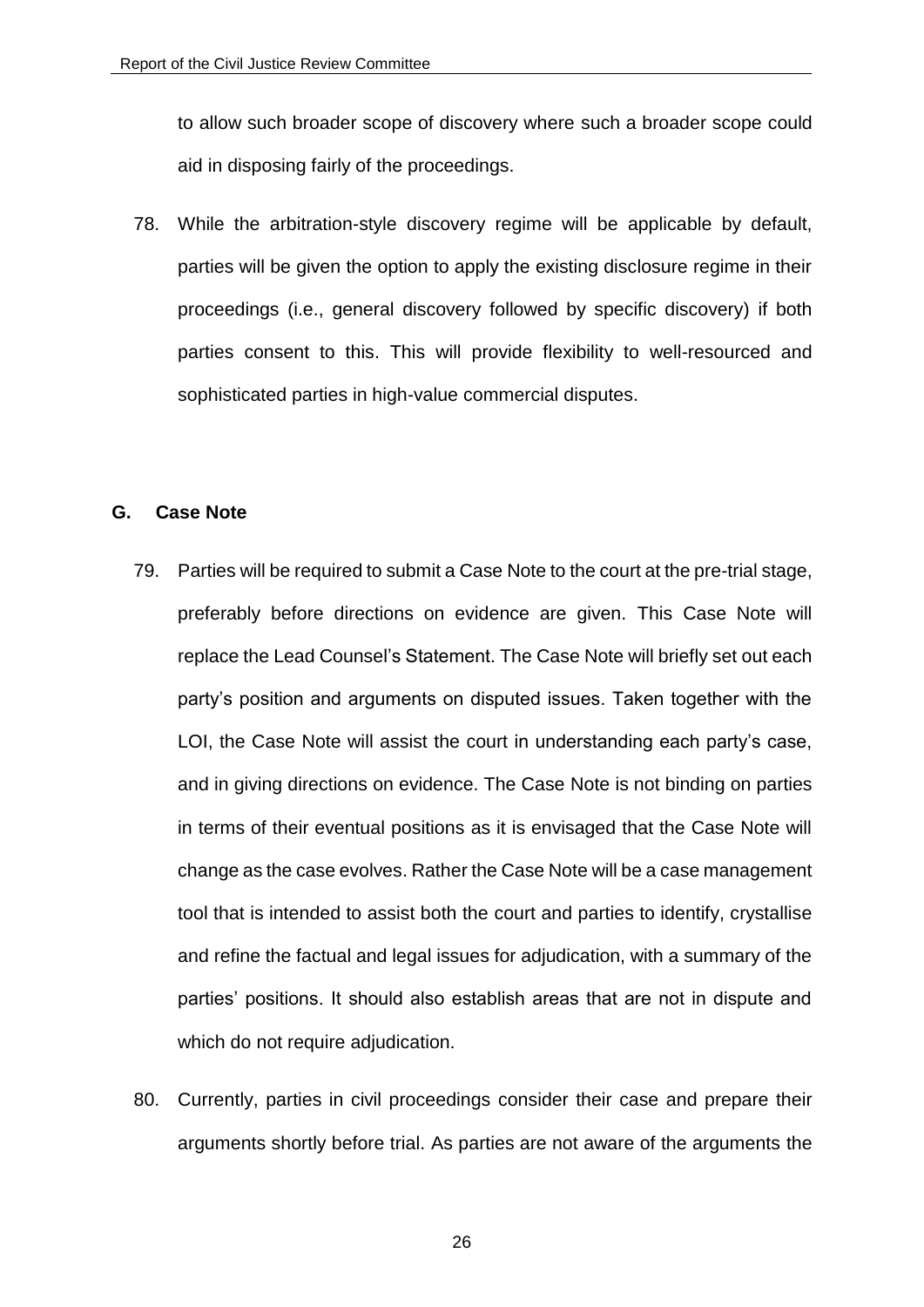opposing party intends to raise, they may not address the opposing arguments raised during trial.

- 81. The requirement to file a Case Note will require parties to think about their case and arguments at an earlier stage, and allow a party sufficient preparation time to address arguments raised by the opposing party. This will ensure that both parties are able to address arguments raised during trial, thus allowing proceedings to be conducted in a timely and efficient manner.
- 82. An appropriate page limit for the Case Note should be imposed, to ensure that parties do not file lengthy Case Notes.

## <span id="page-26-0"></span>**H. Alternative Dispute Resolution ("ADR")**

- 83. Parties should be directed to consider ADR as a first step before commencing proceedings in court. The court will have the power to direct parties to attend ADR (i.e. mediation, neutral evaluation, amongst others).
- 84. At present, although their case may be more suitably resolved through ADR, parties may not be adequately apprised of their ADR options, and may not be aware of the advantages of resolving their disputes through ADR.
- 85. The objective of the proposal is to encourage "*appropriate* dispute resolution".<sup>17</sup> While the court-based approach to dispute resolution has its strengths, it may not always be the most appropriate mode in every case.<sup>18</sup>

<sup>1</sup> <sup>17</sup> Chief Justice Sundaresh Menon speaking extra-judicially at the Global Pound Conference Series 2016, "Shaping the Future of Dispute Resolution & Improving Access to Justice" at para 25, citing Jeffrey Scott Wolfie, "Across the Ripple of Time: The Future of Alternative (Or, Is It Appropriate) Dispute Resolution" (2001) 36(4) Tulsa Law Review 785.

<sup>&</sup>lt;sup>18</sup> Chief Justice Sundaresh Menon speaking extra-judicially at the Global Pound Conference Series 2016, "Shaping the Future of Dispute Resolution & Improving Access to Justice" at para 24.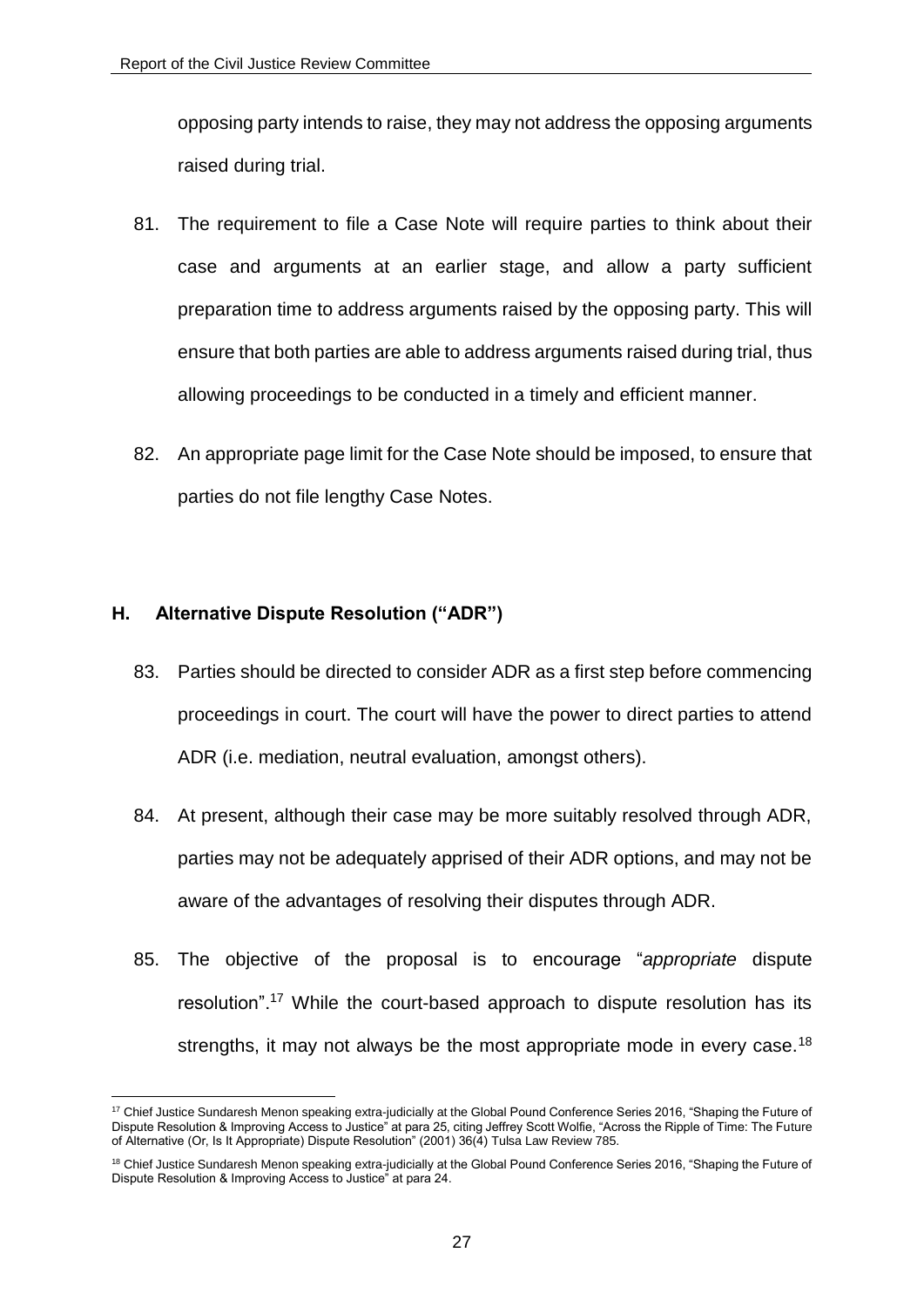While ADR may not necessarily lead to settlement in every case, it will provide a forum for parties to ventilate key issues. Even if this only results in a narrow scope of agreement, it may aid in moving the case forward by reducing the issues in contention.

- 86. Parties who are not willing must demonstrate compelling reasons why ADR is inappropriate. Notwithstanding the power to direct parties to attend ADR, the court will, as far as possible, encourage parties to attend ADR by consent.
- 87. ADR should be conducted by a third party, namely:
	- (a) A private mediator or neutral evaluator (e.g., from the Singapore Mediation Centre); or
	- (b) An in-house court mediator or neutral evaluator. The in-house court mediator or neutral evaluator conducting the ADR may be a High Court or a District Court judge who is not the trial judge allocated to the case. Such in-house ADR sessions may be provided to parties at a low cost or free-ofcharge if feasible, bearing in mind the significant judicial resources likely required for implementation.
- 88. There will be more robust use of cost sanctions to discourage unreasonable refusals to attempt ADR or reach an amicable resolution of the matter. For instance, parties' conduct in relation to any attempts at resolving the cause or matter by ADR will be considered when ordering costs.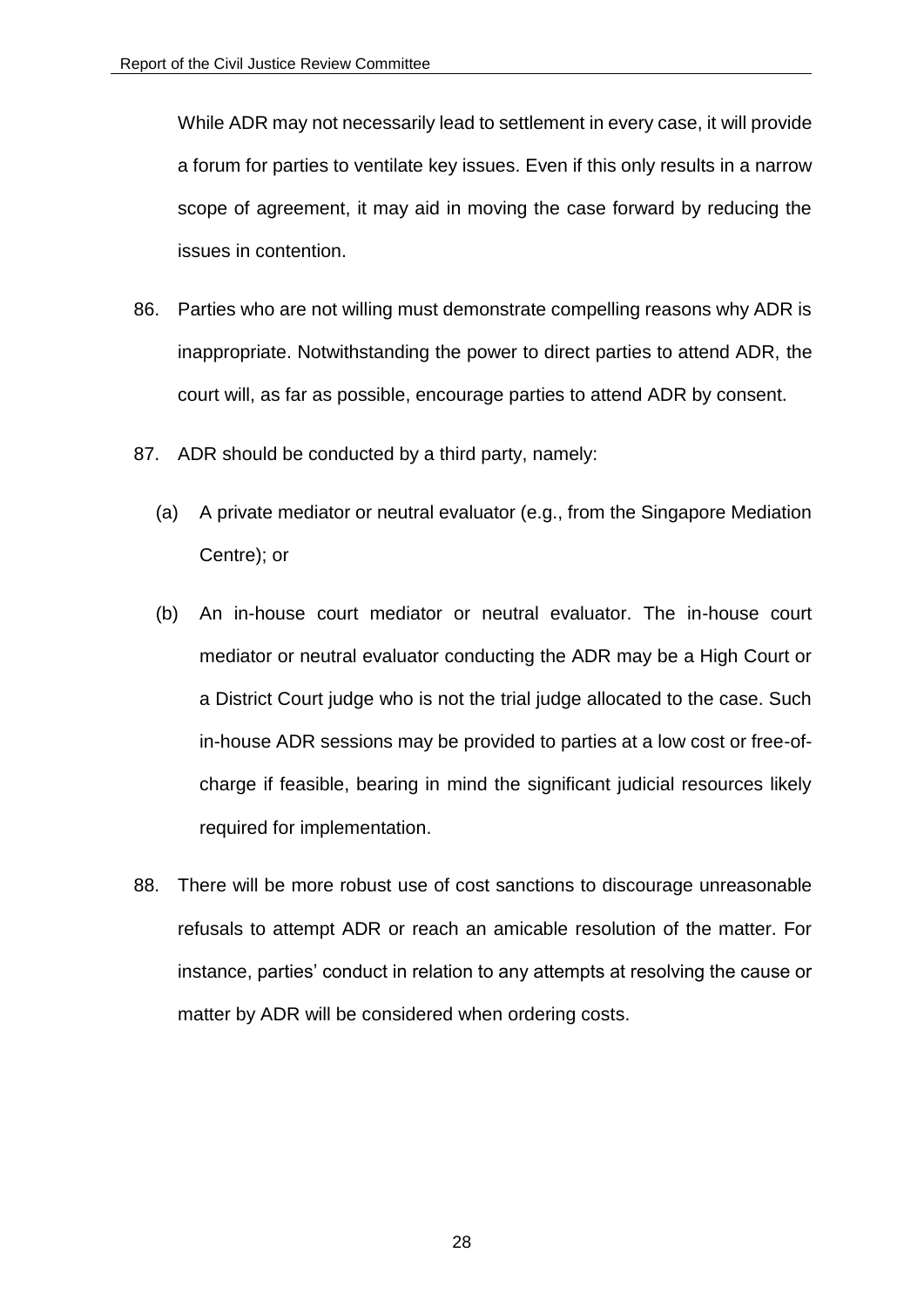#### <span id="page-28-0"></span>**I. Factual Witness Evidence**

#### 89. The CJRC proposes that:

- (a) Each party be required to submit a list of proposed factual witnesses to court; and
- (b) The judge be given the power (to be exercised sparingly) to call, on his own motion, a factual witness who is not in any party's list of witnesses and question that witness.
- 90. Currently, civil proceedings are lengthened when parties adduce unnecessary or irrelevant evidence from factual witnesses (whether written or oral) which does not assist in the fair and expeditious resolution of the dispute.
- 91. The objective of CJRC's proposal is thus to ensure, as far as possible, that parties call factual witnesses who are likely to provide evidence necessary and relevant to the dispute. Based on the LOI, Case Note and taking into account cost-proportionality considerations, the judge or registrar may issue directions on the following matters during the CMCs:
	- (a) The number of factual witnesses;
	- (b) The necessity and scope of evidence to be adduced from the factual witnesses; and
	- (c) The manner in which evidence will be adduced, *e.g.*, length of examination.
- 92. The judge may also exercise a power to call a factual witness if none of the parties intends to call a witness whose evidence, in the judge's opinion, is likely to be necessary to resolve the dispute. The judge may question such a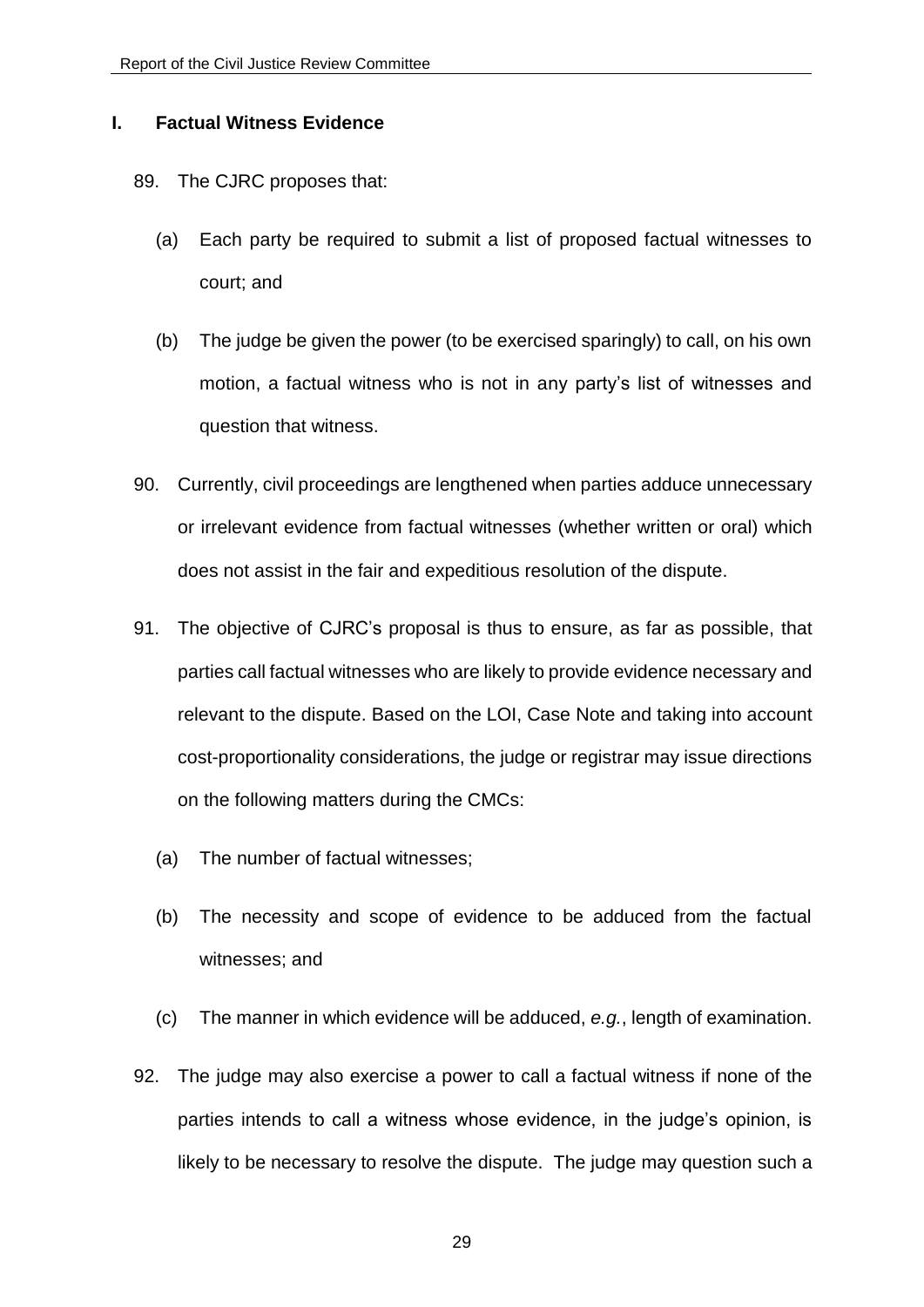witness before parties may ask further questions of the witness. Parties will share the cost of a witness called by the judge on his own motion.

93. Before exercising this power, the judge should ask parties why the witness was not called. After hearing and considering the reasons given by parties, the judge may exercise the power to call that witness on his own motion if he is still of the view that the witness' evidence is necessary to resolve the dispute. Some members of the CJRC noted that the proposed power for the judge to call and question a factual witness on his own motion should be exercised sparingly. This is to protect the judge from being perceived as having taken a particular perspective of the proceedings and assessed as no longer being a neutral umpire between parties.

## <span id="page-29-0"></span>**J. Expert Witness Evidence**

- 94. The default position should be for a single court expert to be appointed in cases where expert evidence is necessary. The single court expert will be granted access to all evidence to assist in the formulation of his expert opinion. Generally, no party expert witnesses will be permitted. Where all parties are able to agree to the appointment of a particular expert witness, that expert will be appointed as the court expert.
- 95. There are difficulties with the current system which sees each party appointing its own expert witnesses, these being:
	- (a) The expert witnesses often have irreconcilable differences in opinion. Their evidence may then unnecessarily complicate the issues before the court,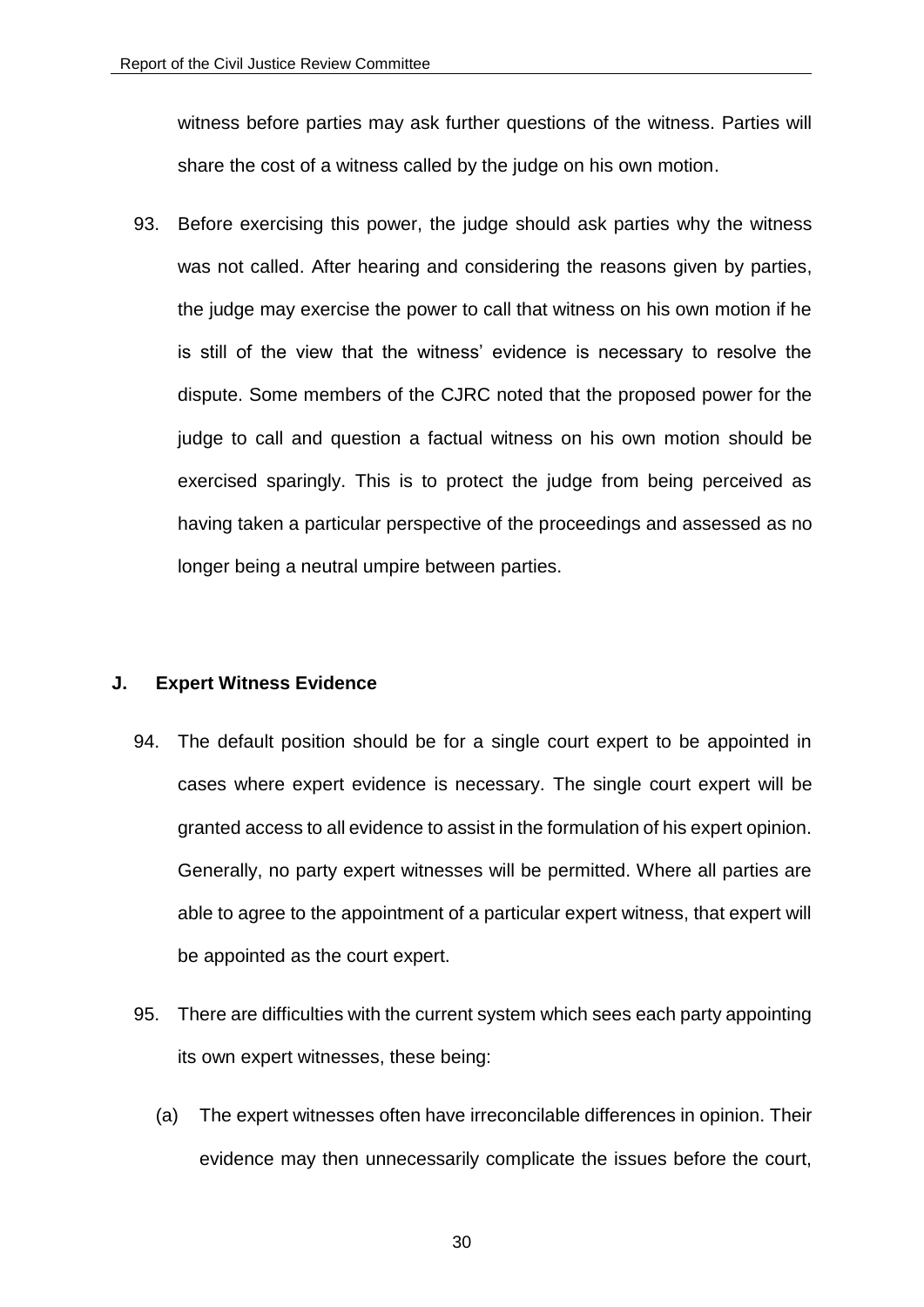thus becoming counterproductive rather than helpful to the adjudicative process.<sup>19</sup> Indeed, the courts have sometimes found it necessary to disregard the conflicting opinions altogether.<sup>20</sup>

- (b) Party-appointed experts are presented with the facts of the case framed according to a particular perspective by the party engaging them. This may influence their interpretation of the evidence.
- (c) The disproportionately high costs usually incurred in the preparation and presentation of expert testimony. 21
- 96. Our Court of Appeal has noted that it may be "wise and prudent" for parties to apply to the court to appoint an impartial and objective expert.<sup>22</sup> In Germany, a single court expert is selected and appointed by the court where expert evidence is necessary. While a party may also appoint his own expert, the court will discount the views of a party-appointed expert on account of his lack of neutrality.
- 97. The court will retain the discretion to allow party experts on the application of any party. In determining whether to allow party experts, the judge will take into account the following factors:
	- (a) Views of the parties;

<sup>1</sup> <sup>19</sup> Jeffrey Pinsler, "Expert Evidence and Adversarial Compromise: A Re-Consideration of the Expert's Role and Proposals for Reform" (2015) 27 SAcLJ 55 at 56 and 59.

<sup>20</sup> See *Wong Meng Cheong v Ling Ai Wah* [2012] 1 SLR 549 at [200]

<sup>&</sup>lt;sup>21</sup> Jeffrey Pinsler, "Expert Evidence and Adversarial Compromise: A Re-Consideration of the Expert's Role and Proposals for Reform" (2015) 27 SAcLJ 55 at 59.

<sup>&</sup>lt;sup>22</sup> Muhlbauer AG v Manufacturing Integration Technology Ltd [2010] 2 SLR 724 at [45].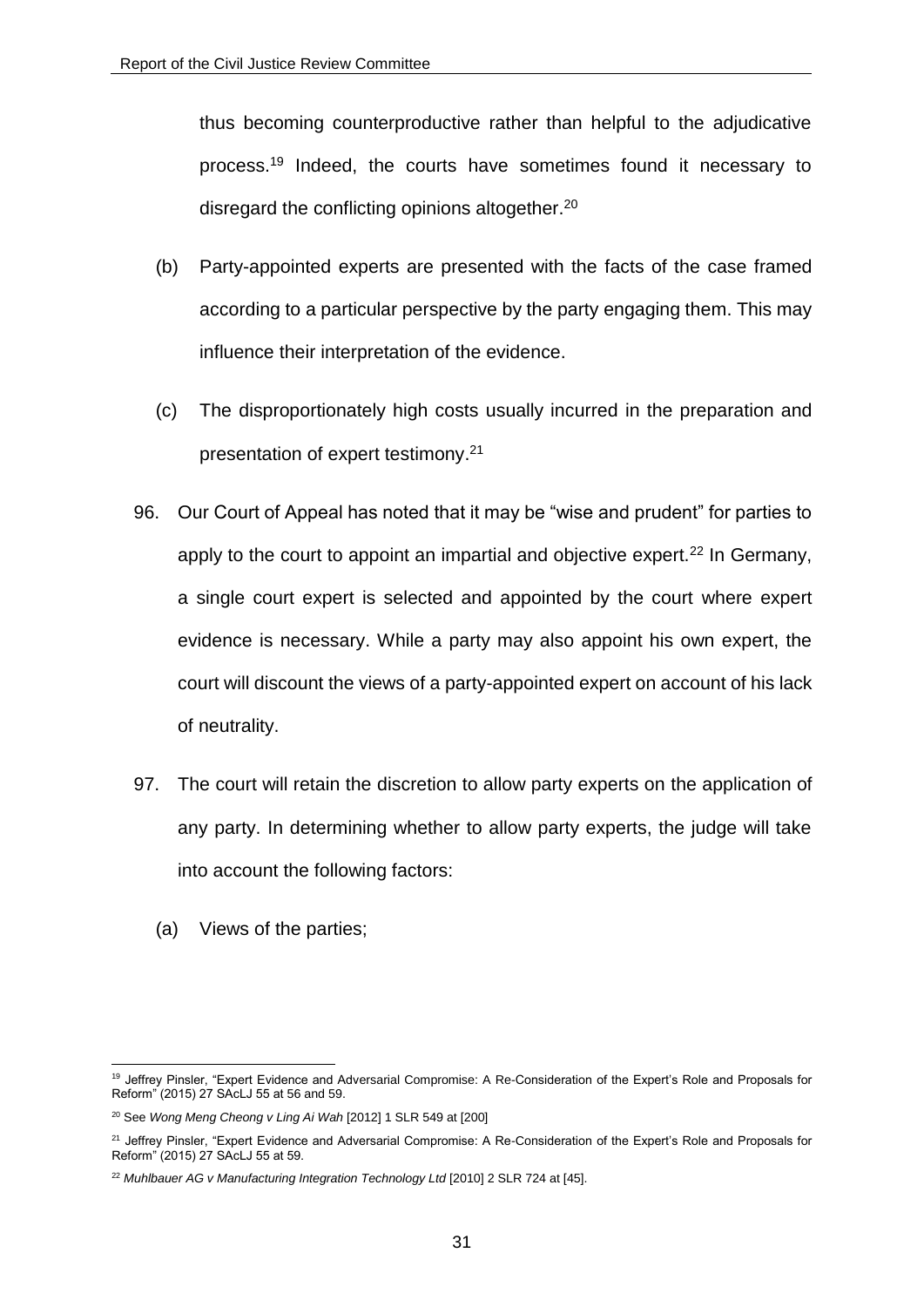- (b) Cost proportionality-related issues such as the amount of money or property involved, the complexity of the expert issue(s), whether parties have already engaged their own experts; and
- (c) Whether evidence from a party expert is necessary to reach a just outcome.
- 98. While the above position will be applicable by default, parties should be given the option to appoint their own expert witnesses if all parties so agree. Where parties appoint their own experts, the judge should first approve a common brief which sets out the issues to be referred to the experts.
- 99. Where there is more than one expert witness, the court may, of its own motion, order the expert witnesses to testify as a panel (commonly known as "hottubbing" or "concurrent expert evidence"). Currently, the court is allowed to order expert witnesses to testify as a panel only if parties consent to do so. This proposal gives the court the flexibility to decide how evidence should be given by expert witnesses.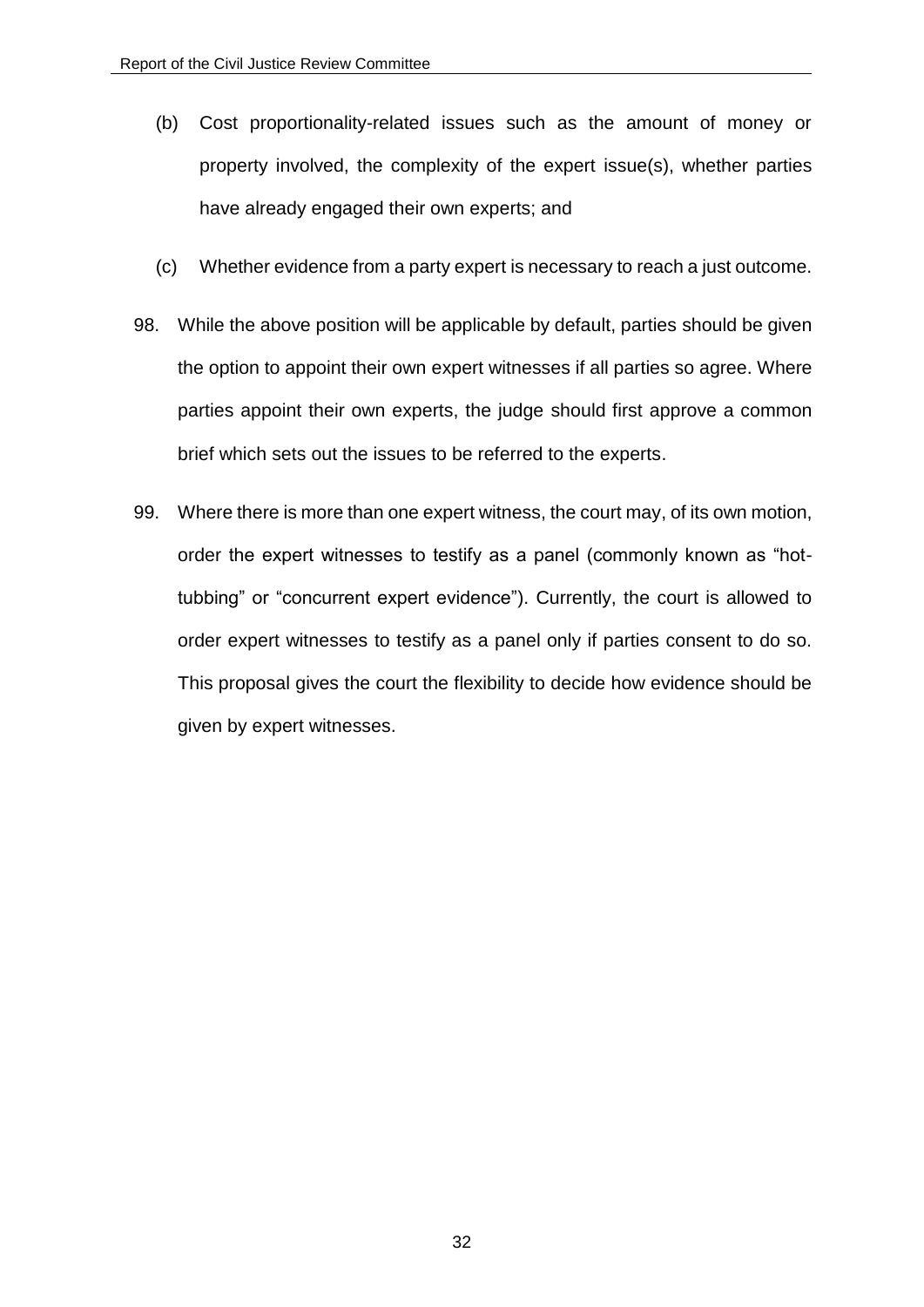## <span id="page-32-0"></span>**V. Reforms to Trial and Appeals Procedure**

## <span id="page-32-1"></span>**A. Trial**

- 100. Just as there should be increased judicial involvement before a case comes to trial, so judicial involvement during the trial should be enhanced. This should include giving judges powers to take greater control of the conduct of the trial, and in particular, the cross-examination of witnesses, always bearing in mind the need of judges to be impartial.
- 101. Lengthy trials lead to excessive time and costs being expended to resolve the dispute. Trials may be prolonged because parties address issues which are not key to resolving the dispute, and engage in unnecessarily extensive crossexamination of witnesses.
- 102. The CJRC therefore proposes that the judge may exercise the following powers at any time during trial:
	- (a) Directly question witnesses, including on issues outside the scope of pleadings if necessary.
	- (b) Restrict the issues for examination of witnesses.
	- (c) Restrict the time for examination of witnesses. 23
	- (d) Direct the order in which any speech or evidence by a party or witness should be made or given.

<sup>1</sup>  $23$  Under the O 108 simplified civil process, simplified trials are conducted with limited times allocated for examination (10 minutes), cross-examination (60 minutes) and re-examination (10 minutes) for each witness; and closing submissions (30 minutes).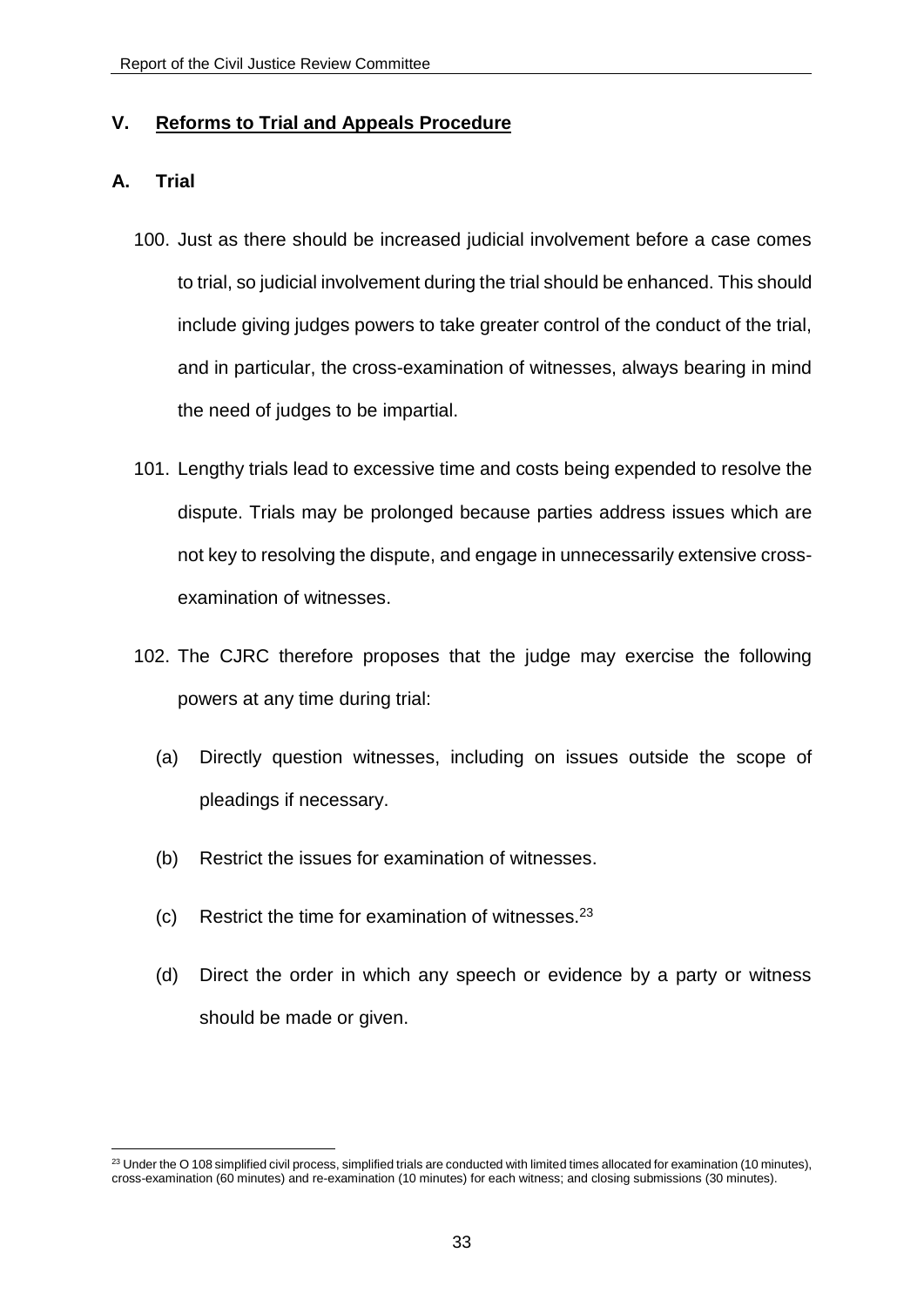- 103. Judicial impartiality remains an important feature of our civil procedure, and broad guidelines should be introduced for judges who engage in the examination of witnesses.
- 104. The courts could consider a pilot project for judge-led cross-examination in certain types of cases e.g. family cases and Community Disputes Resolution Tribunal cases. These are cases where parties could benefit from the judge having greater control of the cross-examination of witnesses (for example, because parties are often litigants-in-person).

#### <span id="page-33-0"></span>**B. Appeals**

- 105. There is currently a large number of appeals in relation to interlocutory matters ("interlocutory appeals") to the Court of Appeal, not all of which are necessary e.g. interlocutory appeals are sometimes filed for strategic reasons such as to delay proceedings. Such unnecessary appeals serve only to increase the time and costs expended on a case.
- 106. To address the large number of interlocutory appeals, section 34 of the Supreme Court of Judicature Act ("SCJA"), read with the Fourth and Fifth Schedules to the SCJA, prescribe the matters which are non-appealable to the Court of Appeal, or appealable only with leave of the High Court or the Court of Appeal. However, this has resulted in a large number of applications for leave to the High Court and Court of Appeal. To reduce the number of applications for leave, a High Court Judge and Judge of Appeal could jointly decide whether to grant leave to appeal to the Court of Appeal on the basis of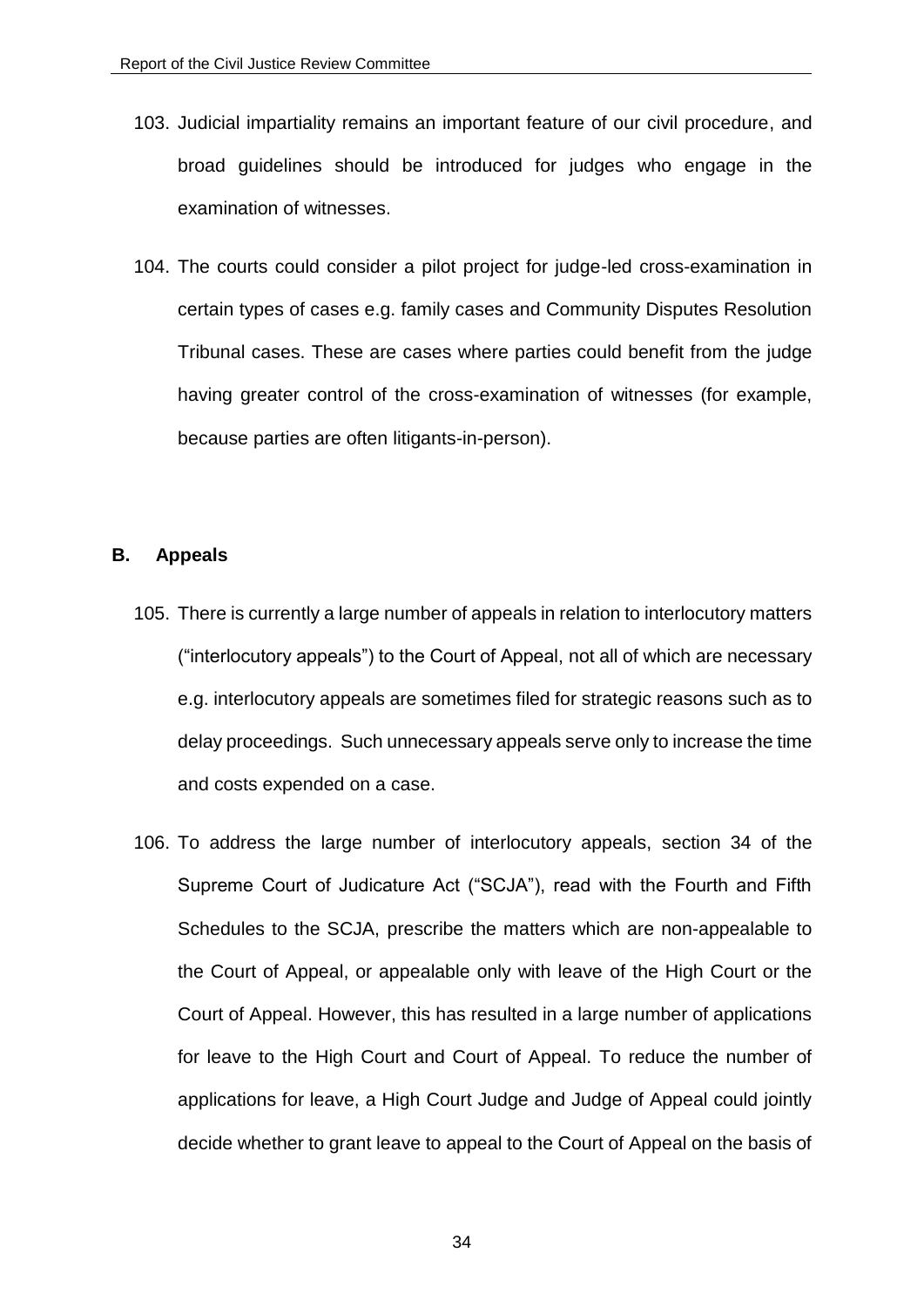written submissions without oral hearing. The decision on whether to grant

leave is final and non-appealable.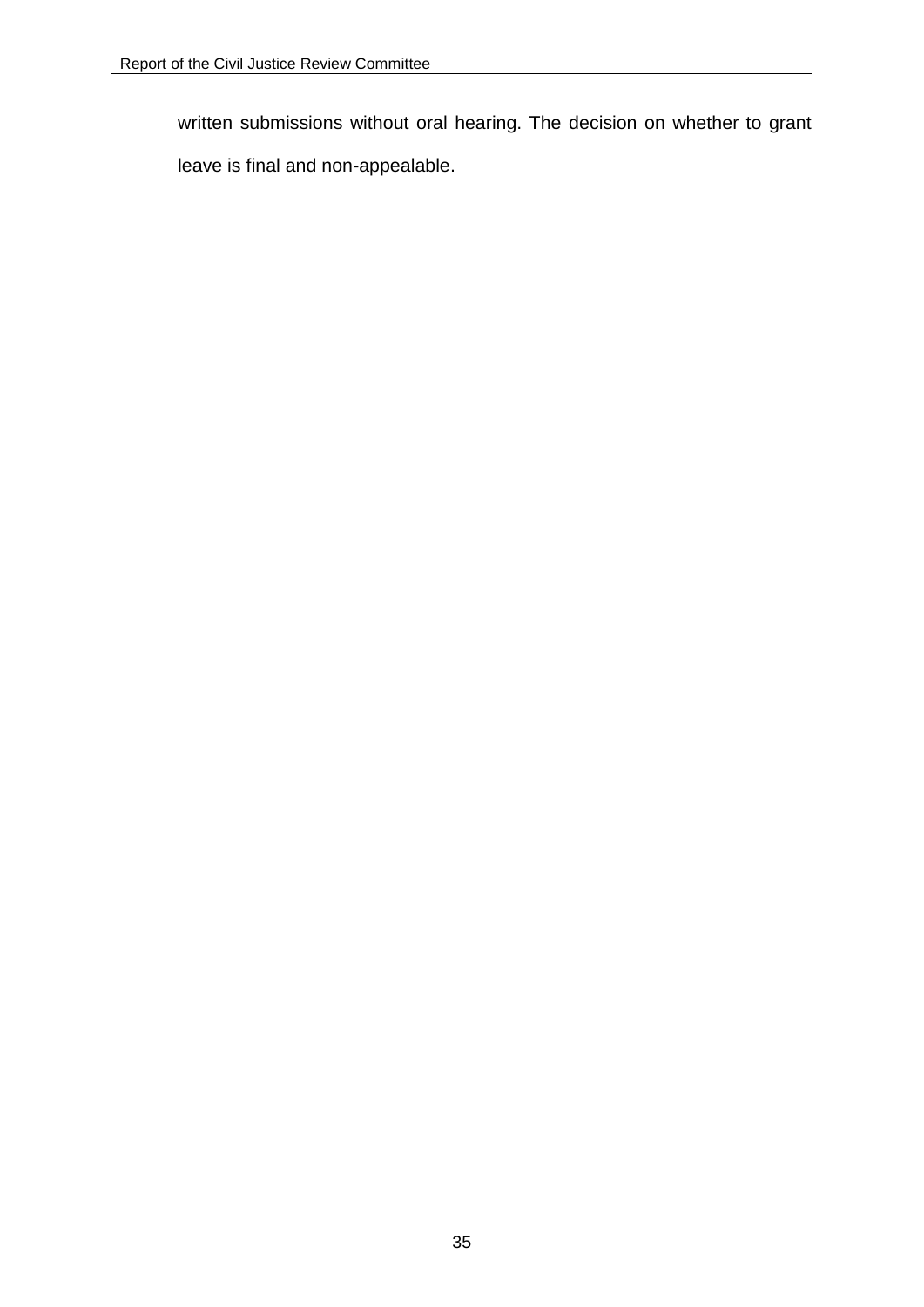# <span id="page-35-0"></span>**VI. Reforms to Post-trial Procedure: Enforcement of Monetary & Non-Monetary Judgments**

- 107. The CJRC recommends that the enforcement process for civil judgments be privatised.
- 108. The tools currently available for enforcing both monetary and non-monetary judgments are limited and unsophisticated. For example, the burden of tracking the assets of the judgment debtor falls on the judgment creditor. The enforcement process is too court-centric, which may lead to disproportionate costs. Finally, there are limited modes of enforcing non-monetary judgments. All these hinder the effective enforcement of judgments.
- 109. However, the CJRC recognises that there are issues with privatising the enforcement process which should be considered and addressed before implementation. The CJRC therefore recommends that the Ministry of Law study the problems and proposals in further detail, and implement the civil enforcement reforms separately from the rest of the civil justice reforms.
- 110. For a detailed consideration of the problems and proposals relating to Enforcement, please refer to **Annex A**.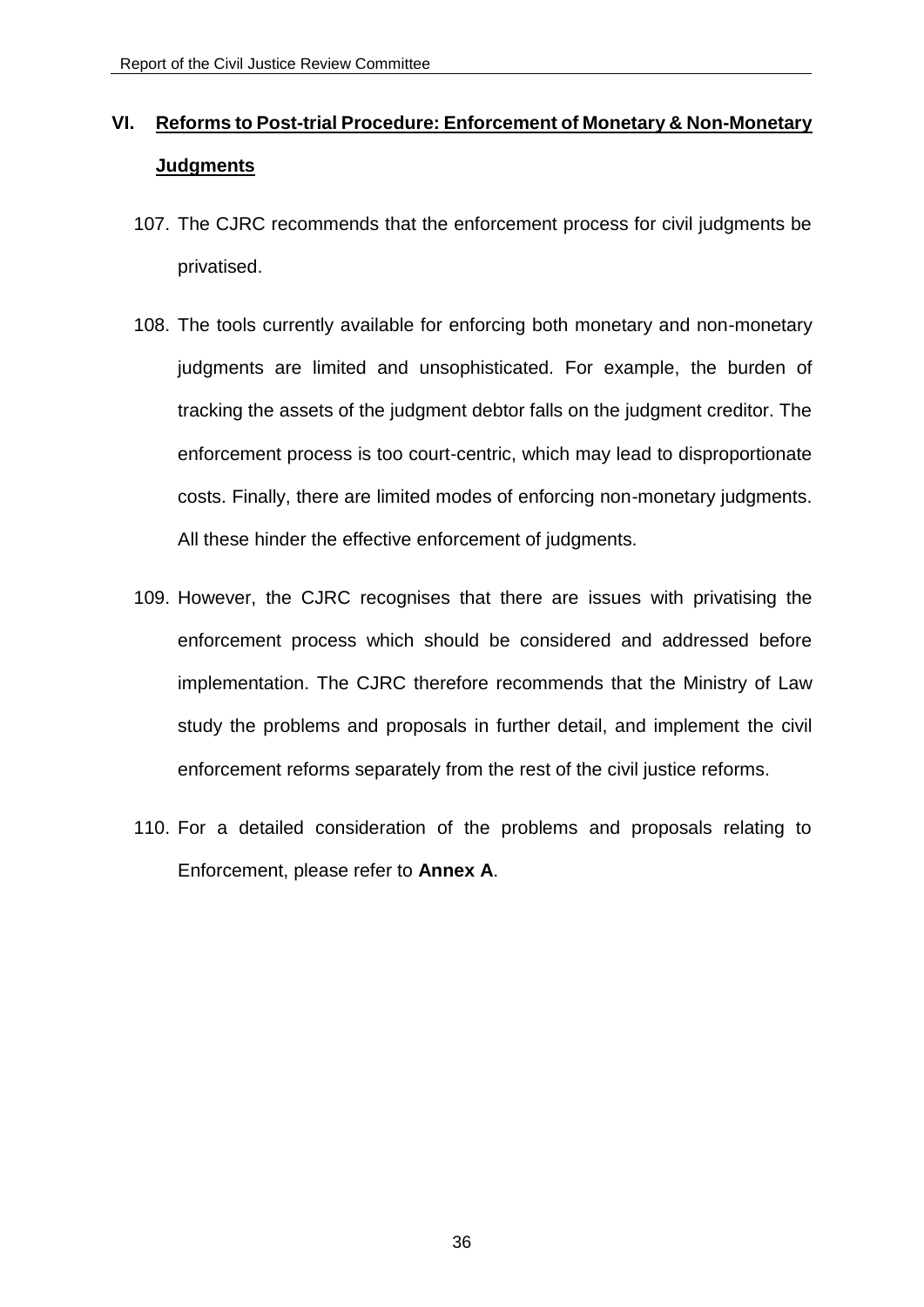## <span id="page-36-0"></span>**VII. Professional Training and Public Education Measures**

- 111. Access to justice begins with knowledge of one's legal rights and remedies.
- 112. This may be achieved through public education measures to inform members of public of key features of the new civil justice framework. For example, pamphlets containing such information can be distributed via the courts, the Legal Aid Bureau and legal clinics.
- 113. In order to adapt to and thrive in the changing landscape of the civil justice system, both judges and lawyers will need to undergo training. This will ensure that they are suitably equipped with the skills and competence that will be expected of them in the years to come.
- 114. Judges should receive training on how to play an appropriately active role in civil proceedings. This can be done under the auspices of the Singapore Judicial College, which already provides Judicial Education Programmes, such as courses on case management.
- 115. Increased judicial control should not be a license for lawyers to abdicate their responsibility to resolve disputes in a cost-effective manner. Lawyers must remain primarily responsible for the skilful and effective conduct of their cases. Continuing Professional Development ("CPD") courses should be conducted for lawyers to familiarise themselves with the changes in the civil litigation process.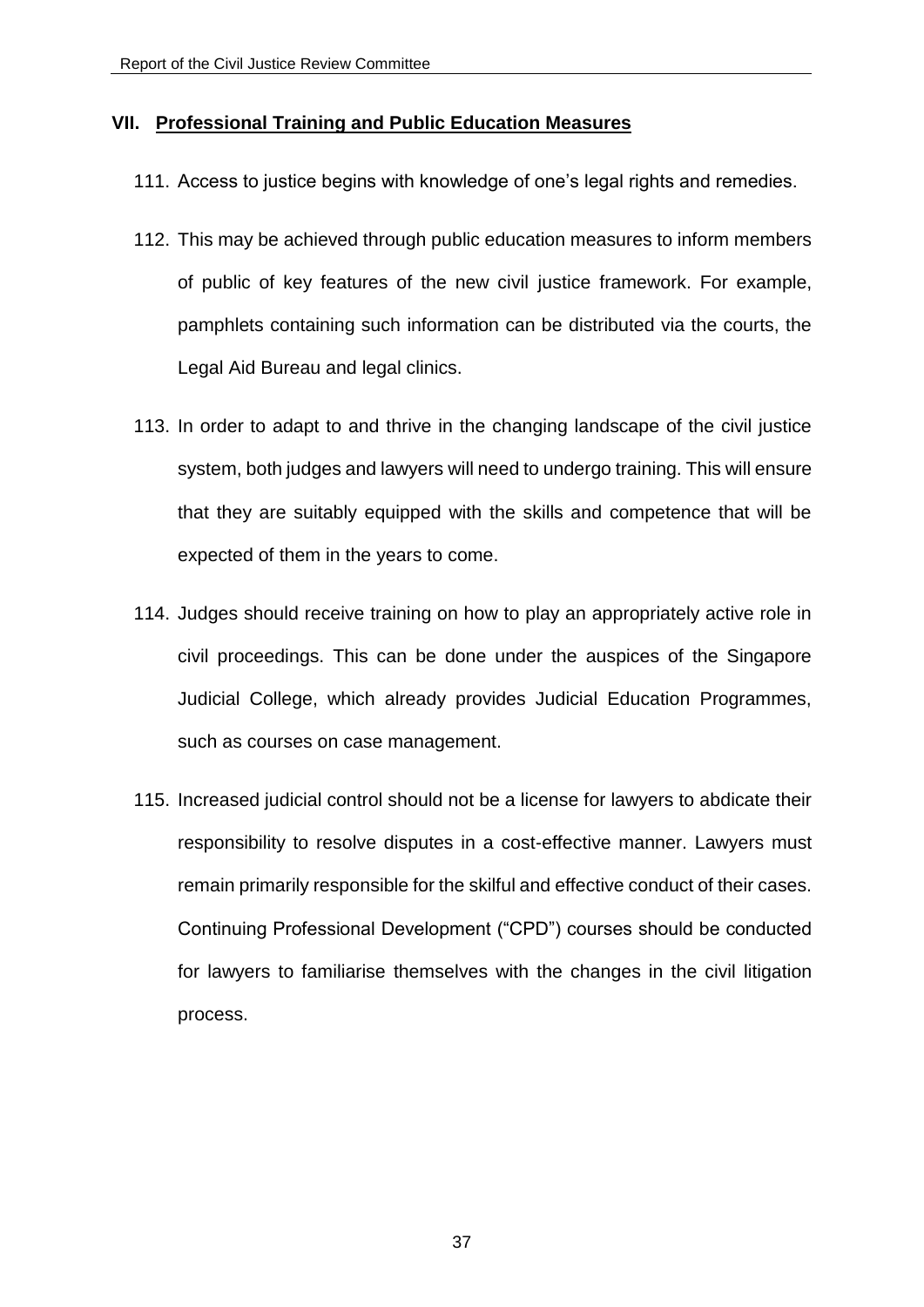#### <span id="page-37-0"></span>**VIII. Review Mechanism to Assess Implementation of Recommendations**

- 116. If these proposals are implemented, the CJRC recommends that the Ministry of Law work with the courts to assess the implementation of the recommendations after two years.
- 117. To determine if the new procedures have indeed led to time- and cost-savings, focus group discussions can be held with judges, lawyers and litigants.
- 118. Data can be collected to ascertain how frequently the default track was departed from, to assess whether parties prefer the default positions under the single track or the options for more time- and cost- intensive procedures.
- 119. Finally, court users (litigants, witnesses, and counsel) can be surveyed, to find out if their navigation of the civil justice system has been aided by an active judge, who gives guidance at each stage of the proceedings.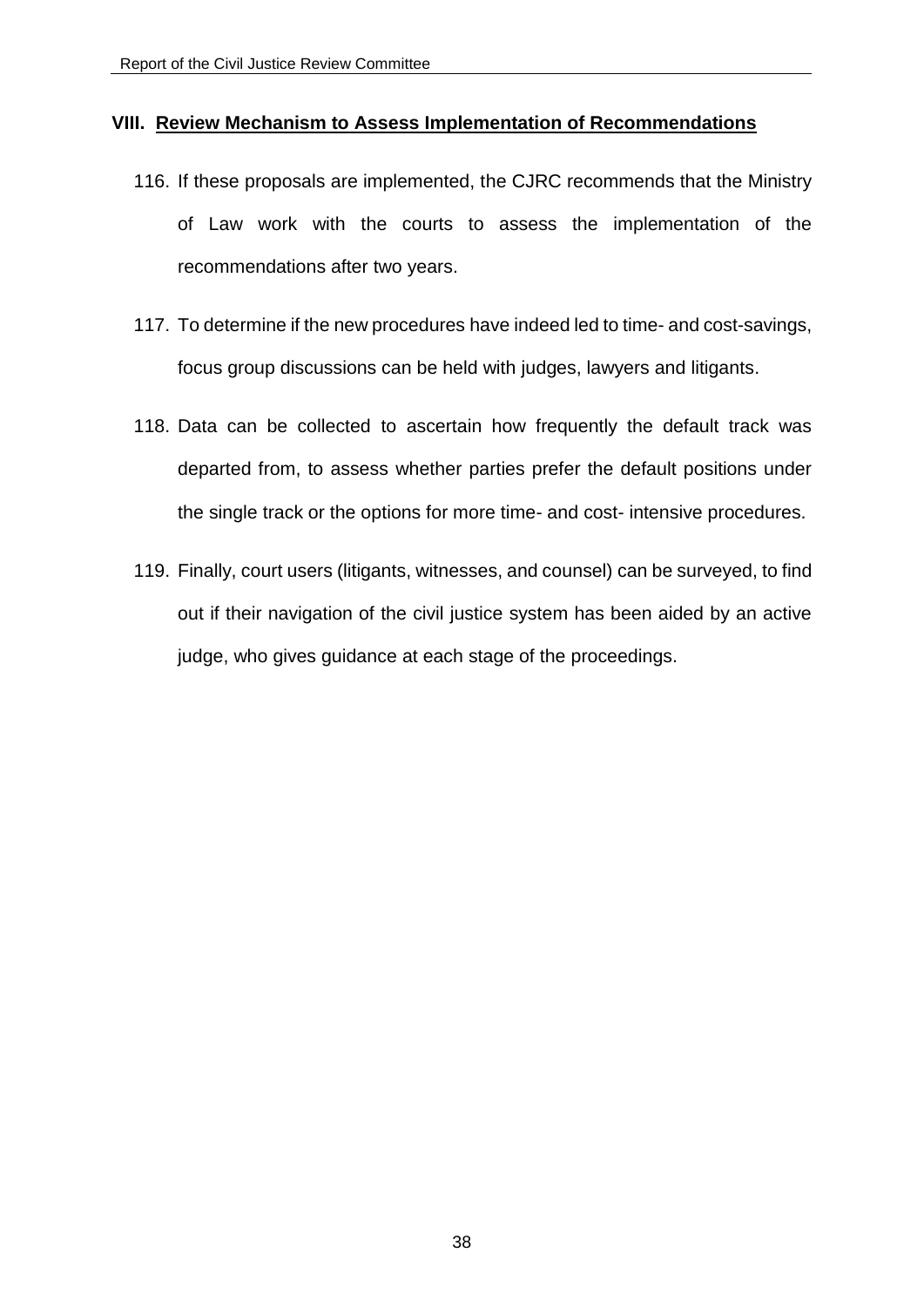## <span id="page-38-0"></span>**IX. Conclusion**

- 120. The recommendations presented in this report seek to ensure that the civil justice system continues to meet the needs and demands of all in our society.
- 121. For parties who have been navigating the current civil justice system well, the recommendations introduce more flexibility so that parties will have more autonomy to choose the procedure which best suit their needs. For parties who have difficulties doing so, the recommendations are aimed at ensuring that our civil justice system remains accessible and affordable for them.
- 122. The CJRC recognises that the recommendations represent a significant change to the civil justice system. If the recommendations are implemented, the CJRC envisages that all stakeholders of the civil justice will require some time to understand their role in this new landscape before the benefits of the recommendations can be reaped.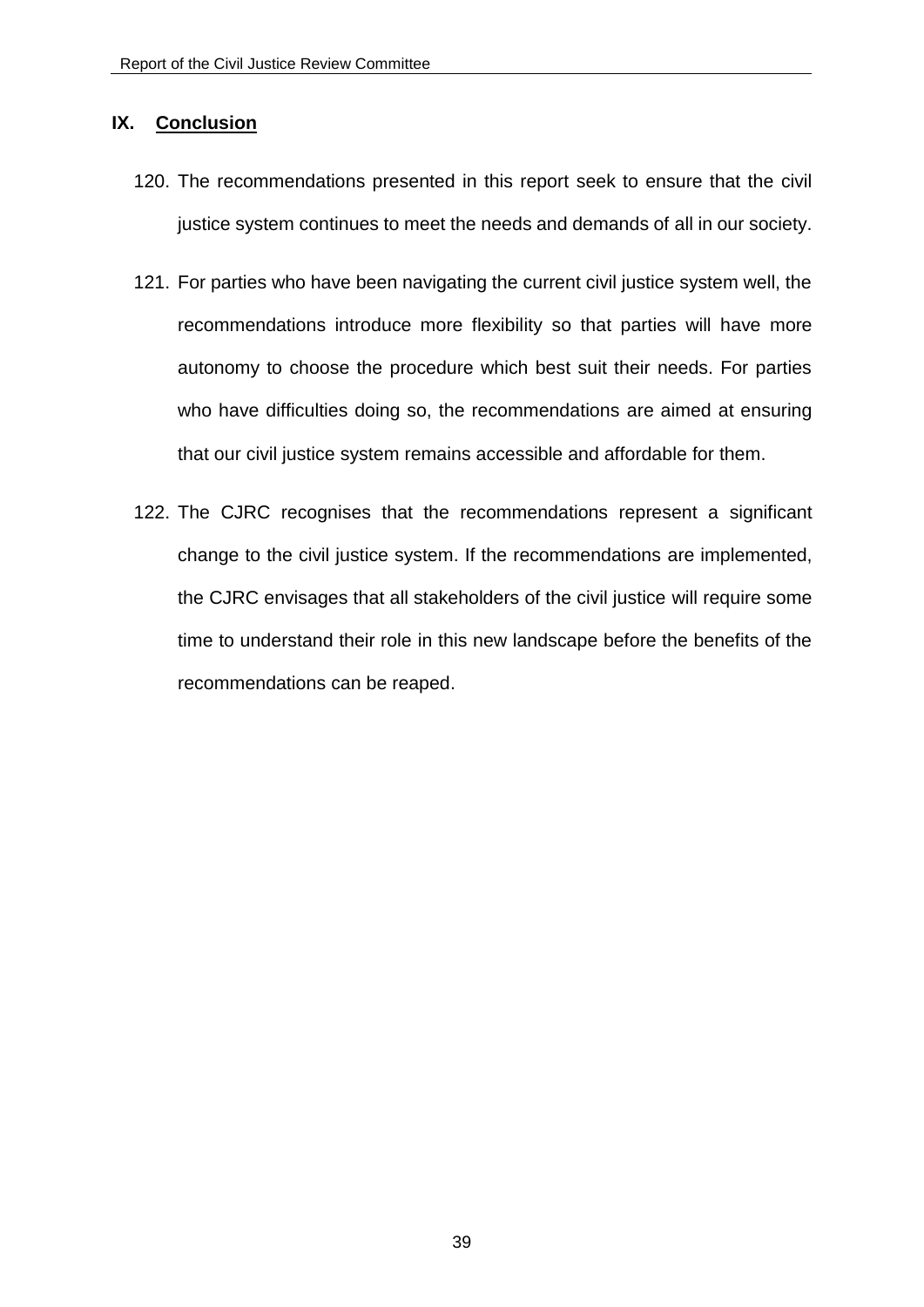## **ANNEX A**

#### **Post-Trial Procedure: Enforcement of Money & Non-Monetary Judgments**

- 1. The current system for enforcement of court judgments meets with the following problems:
	- (a) There is a lack of access to information on the judgment debtor's assets. Apart from examining a judgment debtor in court, there is no legal avenue to compel a judgment debtor to disclose information on his assets. A judgment creditor is not legally empowered to mandate disclosure of such information, be it from the judgment debtor or third parties.
	- (b) The burden of tracking and tracing assets falls on the judgment creditor. It may not be feasible or practicable, particularly for judgment creditors who are impecunious, or do not have the means to conduct investigations themselves, or where the quantum of the judgment debt is small. This also makes it easy for judgment debtors to impede investigations (e.g., by hiding their assets).
	- (c) The court-centric enforcement process can result in disproportionate costs. There may be repeated applications and hearings in court for examining judgment debtors. Each type of order requires the judgment creditor to comply with a different set of legal and procedural requirements, which may require the judgment creditor to file different documents.
	- (d) There are limited modes of enforcement, especially for non-monetary judgments. These existing modes of enforcement may not be sufficiently effective.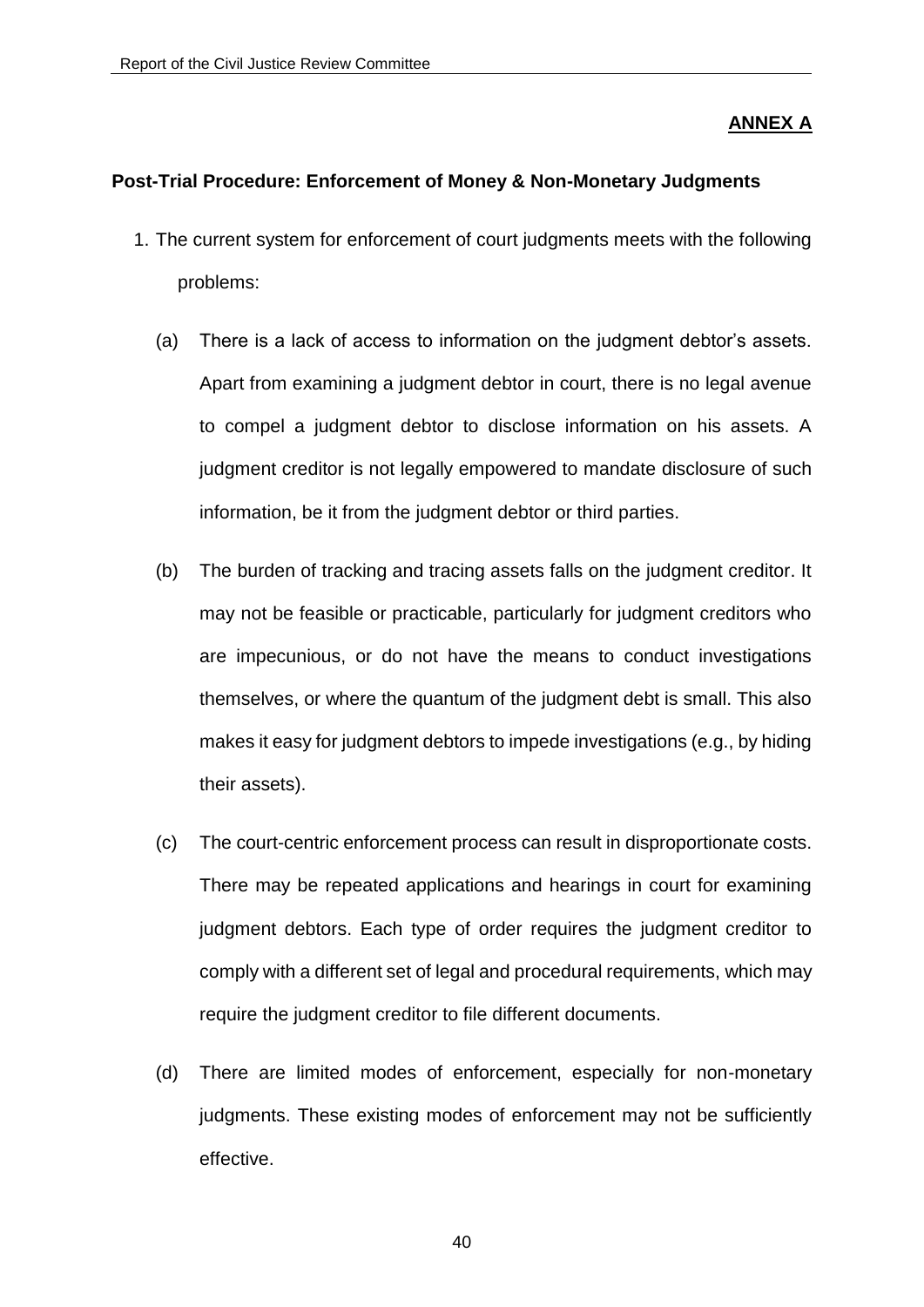- 2. The CJRC recommends that the Ministry of Law establish a new profession of private "enforcement officers", who can provide a "one-stop shop" for the enforcement of court judgments and orders. This is based on the approach in the UK. Netherlands and France.<sup>24</sup>
- 3. A judgment should be made immediately enforceable. The person in whose favour judgment has been granted should not be required to make a separate application to court to enforce the judgment. Instead, the person in whose favour judgment has been granted should only need to hand the court judgment to the private enforcement officer, who will then proceed to enforce the judgment. Safeguards can be developed to ensure authenticity of the judgment.
- 4. The burden of tracking and tracing assets should be shifted to these private enforcement officers. They should therefore be given sufficient powers to carry out this function effectively.
- 5. The private enforcement officers should also be empowered to directly effect enforcement without prior leave of court, save where the chosen mode of enforcement is too intrusive to effect without court supervision. Where leave of court is required, procedures for obtaining such leave should be streamlined as far as possible.
- 6. More effective modes of enforcement should also be introduced. For example:

 $24$  This is based on study visits and/or comparative studies of the civil enforcement regime in other countries (*e.g.*, France, Germany, Sweden, United Kingdom, and the Netherlands).